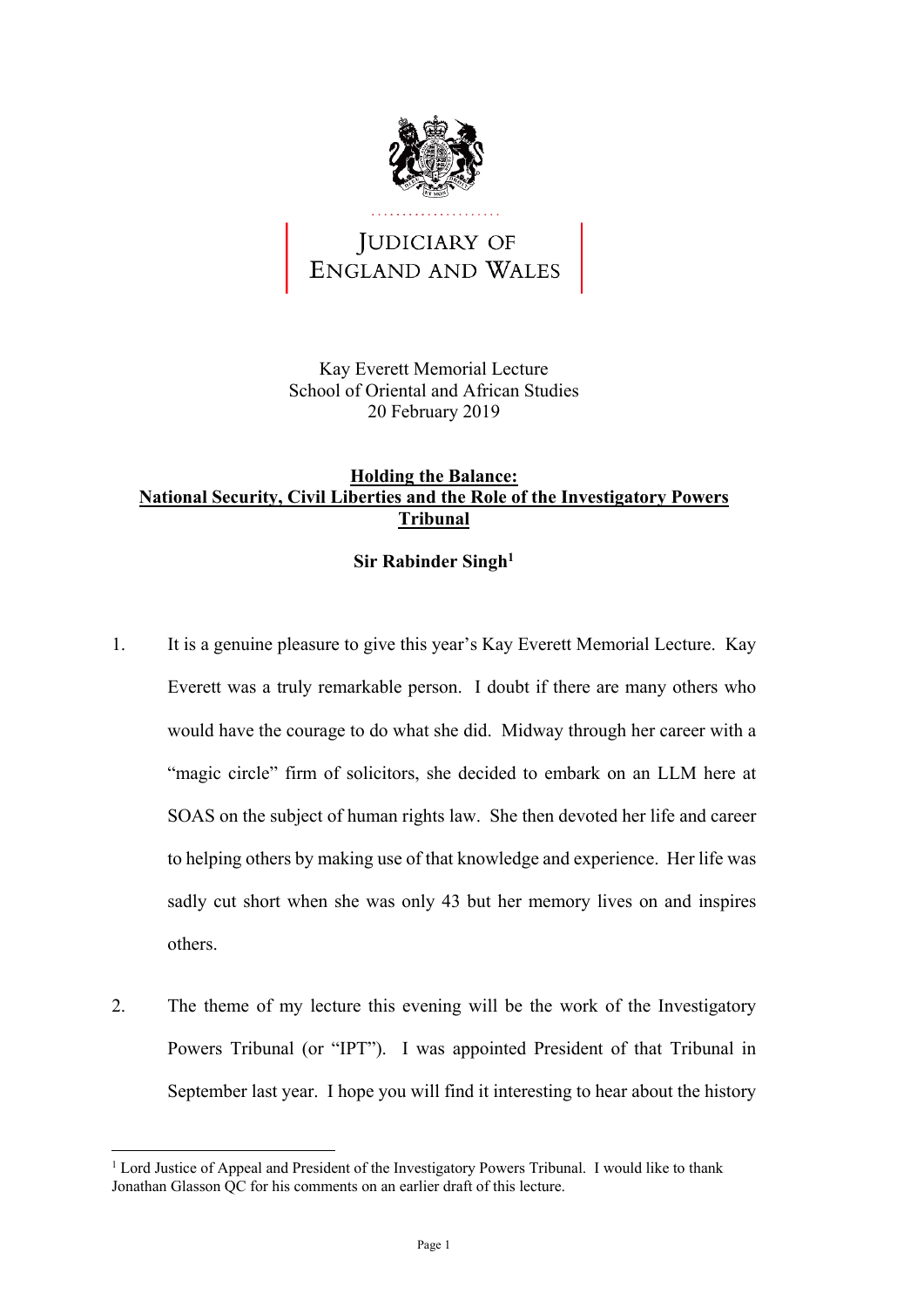and work of this Tribunal. It is a tribunal whose work is perhaps not as well known as it should be. It is also a relatively rare kind of tribunal in that its jurisdiction extends to all four constituent nations of the United Kingdom.

- sources ("CHIS" as they are known in the jargon or "informants" as they are 3. The activities over which the IPT has jurisdiction include surveillance, interception of communications and the use of covert human intelligence known more colloquially). The public authorities which are within its remit include the police, local authorities and central government departments. Perhaps most significantly, its jurisdiction includes complaints made by members of the public against one of the security and intelligence agencies.
- secretive court" in this country.<sup>2</sup> On the other hand, the very fact that the IPT 4. The IPT has been described by one commentator (Ian Cobain) as the "most exists, to review the legality of the actions of bodies which necessarily have to operate in secret, may itself be a tribute to the rule of law in this country.
- 5. As one academic commentator, Paul F. Scott, has put it in his recent study, The National Security Constitution:<sup>3</sup>

 place, or would have happened without legal authority. … What "… Where the pursuit of national security ends reaches further into the constitutional landscape than was previously the case, that fact is often in large part the consequence of there having been formalised in law (and, by extension, in constitutional law) processes and actions which would previously not have taken is presented here as the emergence (or acceleration) of a national security constitution is in many ways the consequence of developments which are themselves, from the point of view of the rule of law – or, if that is too diffuse a value, the bare commitment to legality – unambiguously positive."

<u>.</u>

 $2$  The History Thieves (2016, Portobello Books), p.287.

 $3$  (2018, Hart), p.4.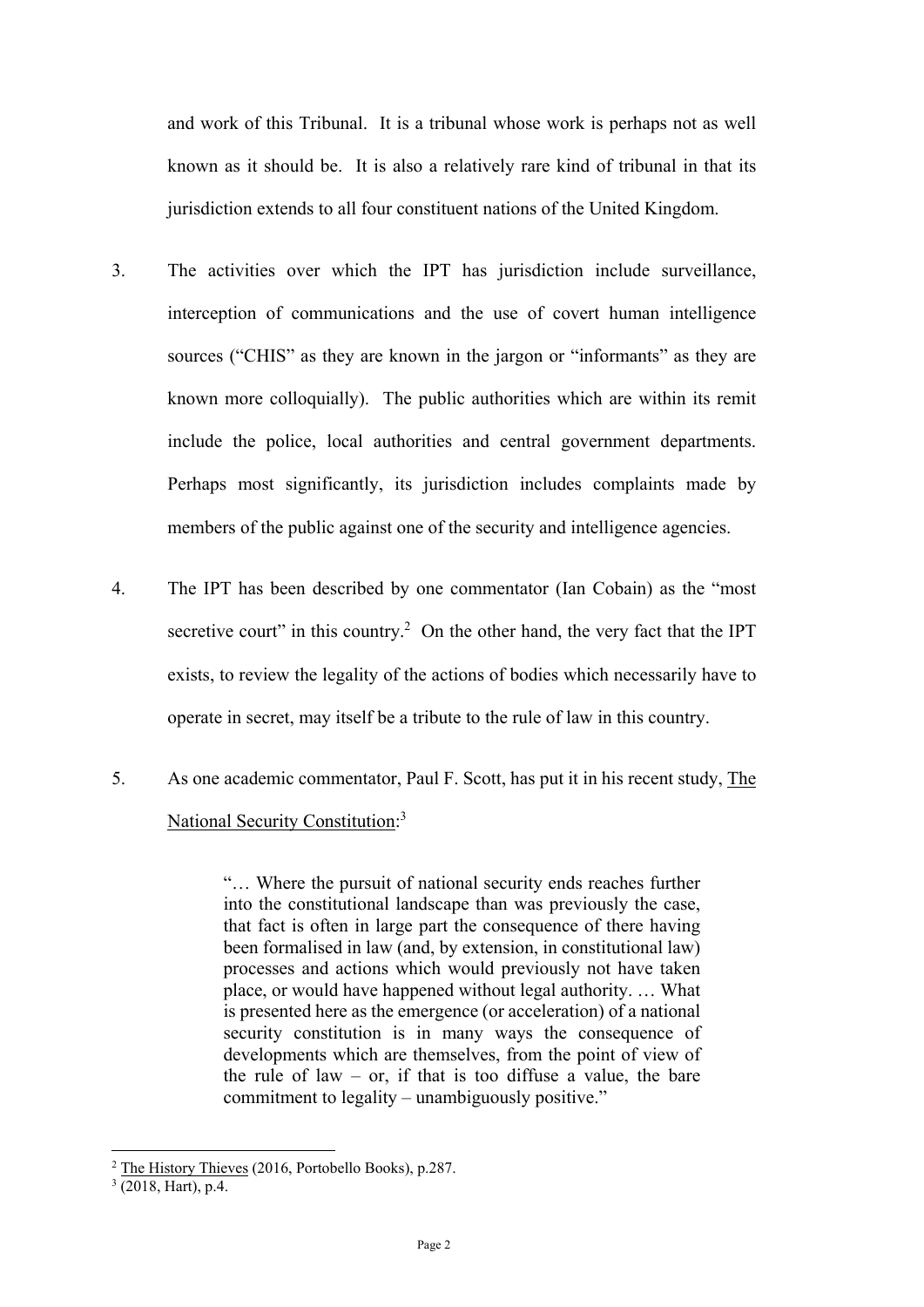- 6. The IPT was created by the Regulation of Investigatory Powers Act 2000 ("RIPA"). It succeeded several earlier bodies, including the Interception of Communications Act Tribunal, which had been created in 1985.
- Wales; a retired High Court Judge from Northern Ireland; and senior 7. The IPT's first President was a Court of Appeal judge, Lord Justice Mummery, who served from its inception in 2000 until his retirement in 2013. Its second President was a High Court judge, Mr Justice (later Sir Michael) Burton, who served from 2013 until 2018. RIPA also makes provision for there to be a Vice-President of the IPT, a post which is currently vacant but which we hope will be filled in the near future. In addition, there are other members. Those other members currently include two serving High Court Judges from England and practitioners from England and Wales and Scotland.

## Some history

 intelligence was God." After Moses had led his people out of captivity in Egypt 8. The history of spying long predates modern technology such as telephones and computers. The leading historian of intelligence matters, Christopher Andrew, suggests that the history of espionage can be traced back to Moses in the Old Testament. In his recent magisterial history of intelligence, he says that: "The first major figure in world literature to emphasize the importance of good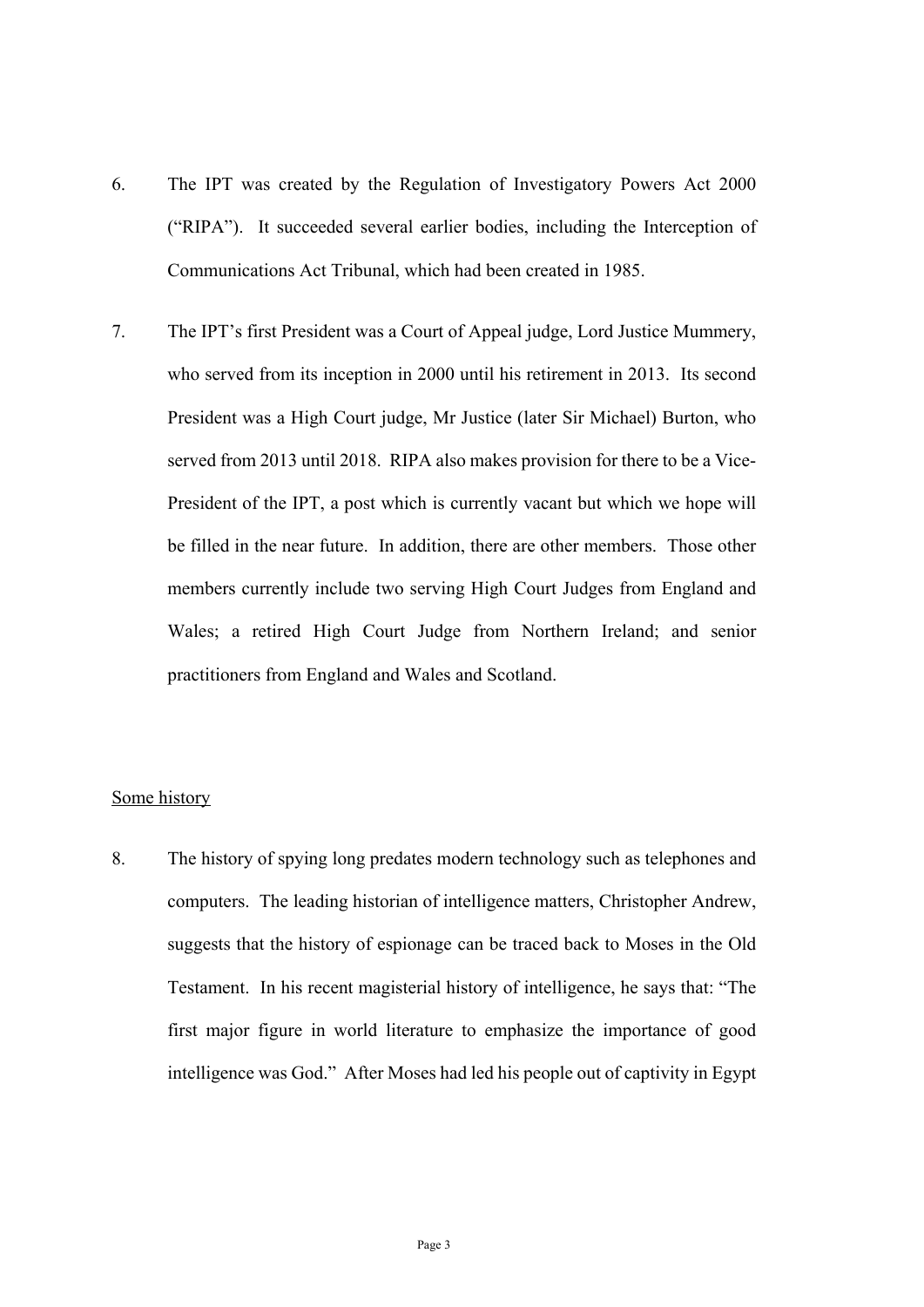in search of the Promised Land, he was told by God to send spies to the land of Canaan, "which I give unto the children of Israel."<sup>4</sup>

- 9. In England, by Elizabethan times, if not before, we can already see the phenomena of interception of communications and code-breakers. Francis Walsingham, who was Queen Elizabeth I's principal Secretary of State between 1573 and 1590, was particularly keen to keep a careful eye on what was being said in letters written by Mary, Queen of Scots. Indeed, it was a letter which had been intercepted and which appeared to endorse a suggestion that Queen Elizabeth should be assassinated that led to Mary's death warrant. According to Professor Andrew, it was in 1592, in Shakespeare's play *Richard III*, that the first use of the word "intelligence" is to be found in its modern sense of "secret information."5
- 10. During the brief time when England was a republic, in the Commonwealth era after the Civil War, a Deciphering Branch was created. It was to last from 1653 until Victorian times.
- It seems clear that from its inception postal communications were liable to be 11. The General Post Office was created in 1660 after the restoration of Charles II. intercepted by agents of the state. This practice was recognised for the first time in an Act of 1711 in the reign of Queen Anne.
- of the Italian exile Giuseppe Mazzini, that this practice was not uncommon. 12. In 1844 it was discovered, after a scandal concerning the interception of the post There was outrage in the House of Commons that something so un-English

<sup>&</sup>lt;sup>4</sup> The Secret World: A history of intelligence (2018, Allen Lane), p.13. <sup>5</sup> *Ibid*, p.187.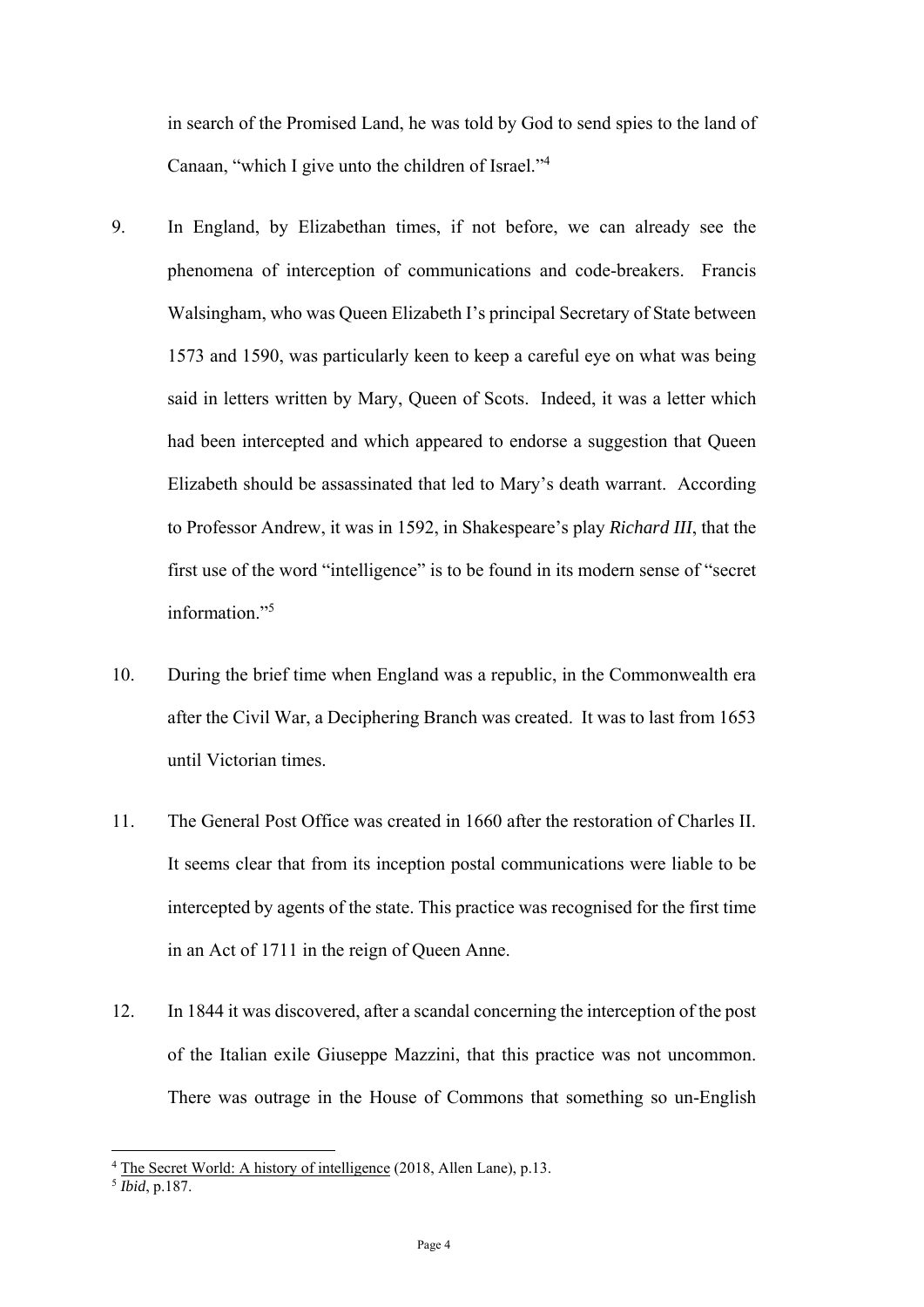World War, Great Britain did not have a code-breaking facility. It quickly found could have been happening in this country. This led to the abolition of the Deciphering Branch and the Secret Office of the Post Office. According to Christopher Andrew this had the consequence that, at the outbreak of the First that it needed one.<sup>6</sup>

- 13. In the meantime, in 1909 there was established the Secret Service Bureau. Of matters and the other for foreign intelligence. The original officers, Sir Vernon of Cumming that to this day the Chief of MI6 is known as  $C$  – not M, as in the course its existence was not announced or even acknowledged for many decades. At first it consisted of just two officers, one responsible for domestic Kell and Sir Mansfield Cumming became respectively the first heads of the Security Service (MI5) and the Secret Intelligence Service (MI6). It is in honour James Bond stories.<sup>7</sup>
- 14. The third agency which now forms part of the UK intelligence community is the Government Communications Headquarters (GCHQ), whose origins lie in the Government Code and Cypher School, created after the First World War and which famously worked at Bletchley Park during the Second World War, although this was kept secret for many decades after the war.
- 15. What is important for present purposes is that the security and intelligence agencies are subject to the law of the land, including the requirements of RIPA and the Human Rights Act 1998 ("HRA"). By putting complaints under those Acts against one of the agencies into the IPT Parliament has sought to ensure

<u>.</u>

 $6$ *Ibid.*, pp.380-383. See also David Omand, Securing the State (2010, Hurst & Co), p.277.

Andrew, *op. cit.*, p.483.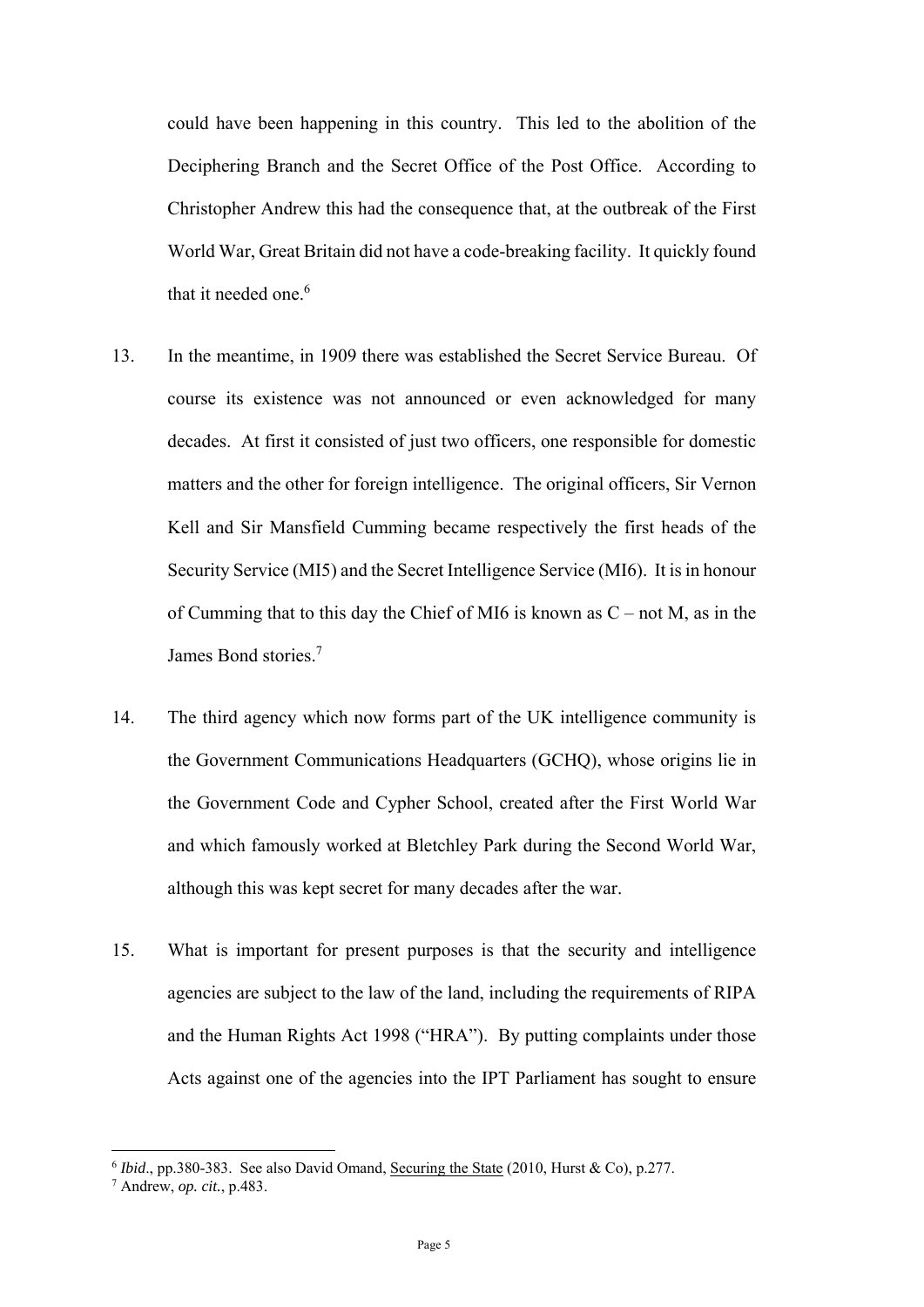both that such complaints can be made to an independent judicial body; and that the interests of national security are protected.

#### The impact of the European Convention on Human Rights ("ECHR")

- interception of telephone calls, pursuant to a warrant issued by the Home of the post, there was no interference with rights of property. Sir Robert Human Rights, where it succeeded in 1984: (1985) 7 EHRR 14. It was that 16. In 1979, in *Malone v Metropolitan Police Commissioner*, an action concerning Secretary, failed in the High Court on the simple ground that, unlike interception Megarry V-C held that there was no right to privacy at common law: [1979] Ch 344. The case of *Malone v United Kingdom* went to the European Court of decision which led to the first statute regulating the interception of telephone communications: the Interception of Communications Act 1985. It was the 1985 Act which established a tribunal which was one of the three predecessors of the IPT.
- within their jurisdiction to secret surveillance." (para. 49). In the same passage 17. The law in this area was first developed by the European Court of Human Rights in the seminal case of *Klass v Germany* (1979-80) 2 EHRR 214. At para. 42 the Court observed that "powers of secret surveillance of citizens, characterising as they do the police state, are tolerable under the Convention only insofar as strictly necessary for safeguarding the democratic institutions." The Court stressed that, although states need to be able to respond to threats of terrorism, this does not mean that they "enjoy an unlimited discretion to subject persons the Court emphasised that surveillance poses the risk of undermining or even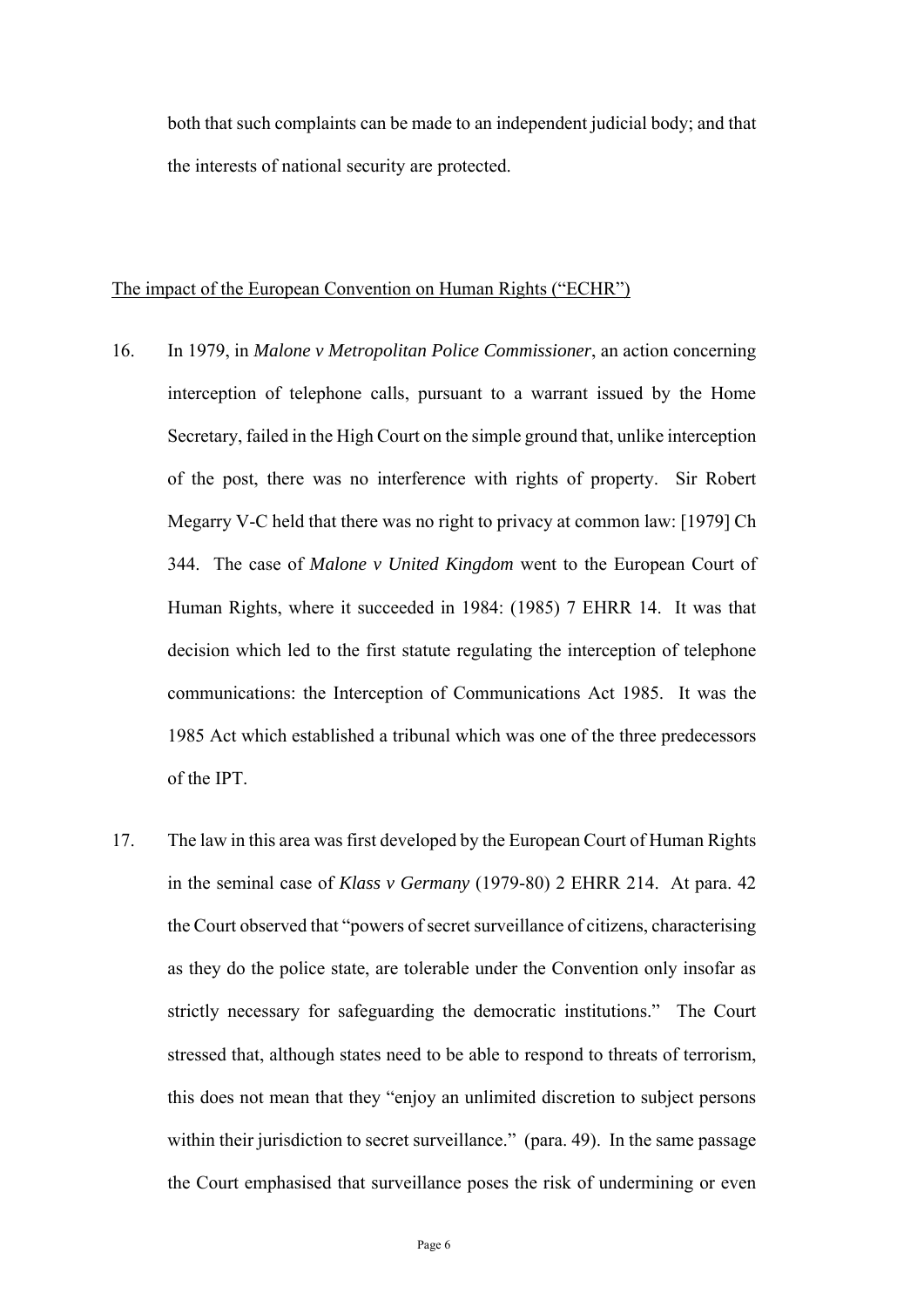destroying democracy "on the ground of defending it" and so states "may not in the name of the struggle against espionage and terrorism, adopt whatever measures they deem appropriate."

18. It is important not to lose sight of the underlying values which are protected by the right to privacy. As a recent academic article by Kirsty Hughes, 'Mass Surveillance and the European Court of Human Rights' [2018] EHRLR 589 puts it, at p. 598, privacy is not only an individual right. It also:

> against totalitarianism, it provides the space in which ideas "has important societal benefits, in particular it acts as a bulwark (particularly controversial ideas) can be formed, developed, explored and expressed, it fosters social relations, and by protecting privacy we protect those that are typically subject to the most intrusive measures including ethnic and religious minorities, and those of low socio-economic status. Thus privacy contributes to a democratic, intellectually vibrant, harmonious and egalitarian society."

#### The origins and history of the IPT

- 19. The IPT was established under section 65(1) of RIPA. That Act came into force on 2 October 2000. It is no coincidence that that was the same date on which the Human Rights Act came into full force. This is because RIPA was intended to ensure compliance with this country's obligations under the ECHR so far as they relate to investigatory powers. That Act therefore fits into the framework of human rights law which was also created at that time.
- in relation to proceedings against any of the intelligence services for any acts 20. Importantly, section 65(2) provides that the IPT is the only appropriate forum alleged to be incompatible with the Convention rights. In the case of the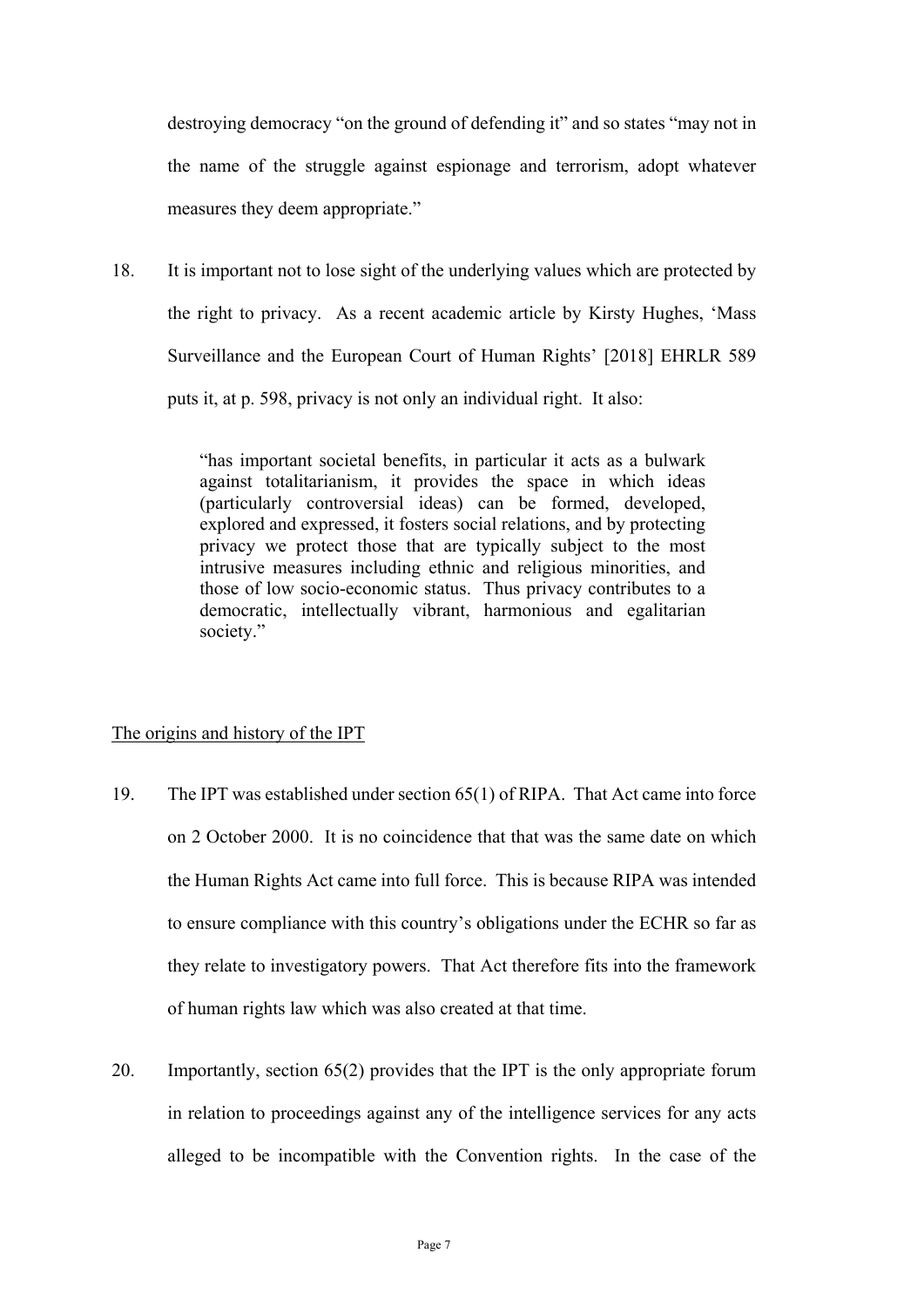intelligence services, therefore, the jurisdiction of the IPT is not confined to investigatory powers as such. It covers all conduct of the intelligence agencies which is alleged to breach section 7 of the Human Rights Act.

- a court on an application for judicial review. However, as has now become clear 21. Under section  $67(2)$  and  $(3)(c)$ , the IPT must apply the principles applicable by since 2000, the principles applicable on judicial review include an allegation that a public authority has acted unlawfully under section 6 of the Human Rights Act. Accordingly, the IPT has the same jurisdiction to consider breaches of the Convention rights as an ordinary court would do in a claim for judicial review.
- incompatibility in respect of primary legislation. This is because it is not a 22. However, the IPT does not have the power to make a declaration of "court" within the meaning of section 4 of the Human Rights Act.
- 23. In his report of 2015, *A Question of Trust*, David (now Lord) Anderson QC did make a recommendation (at para. 14.106 and Recommendation 115) that consideration should be given to conferring the power to make a declaration of incompatibility on the IPT but this was not accepted when Parliament enacted the Investigatory Powers Act 2016 ("the 2016 Act"). That said, it should be noted that David Anderson felt that a possible alternative reform would be to introduce a right of appeal from the IPT, which would then render it less important that the IPT itself may not grant a declaration of incompatibility. That recommendation was accepted by Parliament, in enacting section 242 of the 2016 Act.
- 24. Under section 67(8) of RIPA it had been provided that there was to be no appeal from a decision of the IPT "except to such extent as the Secretary of State may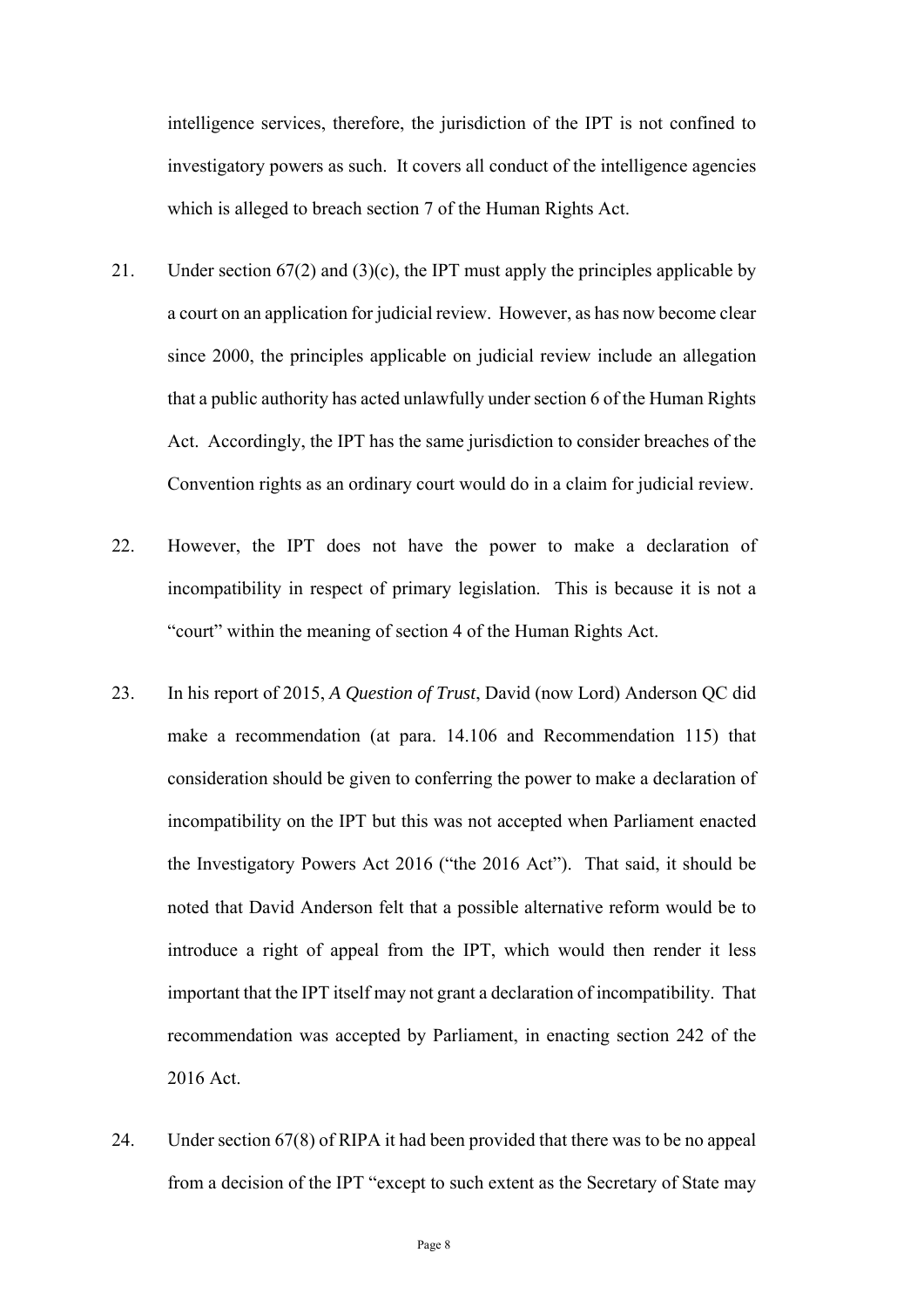by order otherwise provide". No such order was made at the time. However, Court of Appeal of England and Wales, do have the power to make a declaration an order has now been made, bringing into force the amendment made by section 242 of the 2016 Act: the new appeal route was introduced from 31 December 2018. Since the courts to which an appeal will lie, including the of incompatibility, it should not be a practical problem that the IPT does not have that power.

 security and intelligence agencies is an exclusive one came before the Supreme Court in *R (A) v Director of Establishments of the Security Service* [2009] UKSC 12; [2010] 2 AC 1. In that case the claimant was a former senior member obligations as well as duties of confidentiality and he was required to obtain the consent of the Director of Establishments of the Security Service before he 25. The question whether the jurisdiction of the IPT in relation to conduct of the of the Security Service who had written a book about his work with the Service and wished to publish it. He was bound by strict statutory and contractual could publish. The Director refused to give his consent to publish parts of the book. The claimant commenced judicial review proceedings in the High Court alleging that this was contrary to his right to freedom of expression in Article 10 of the ECHR. The Supreme Court held that only the IPT had jurisdiction to hear claims under section  $7(1)(a)$  of the Human Rights Act and section  $65(3)(a)$ of RIPA did not limit that exclusive jurisdiction to proceedings arising out of the exercise of one of the regulated investigatory powers in that Act itself. The judgment of the Court was given by Lord Brown JSC.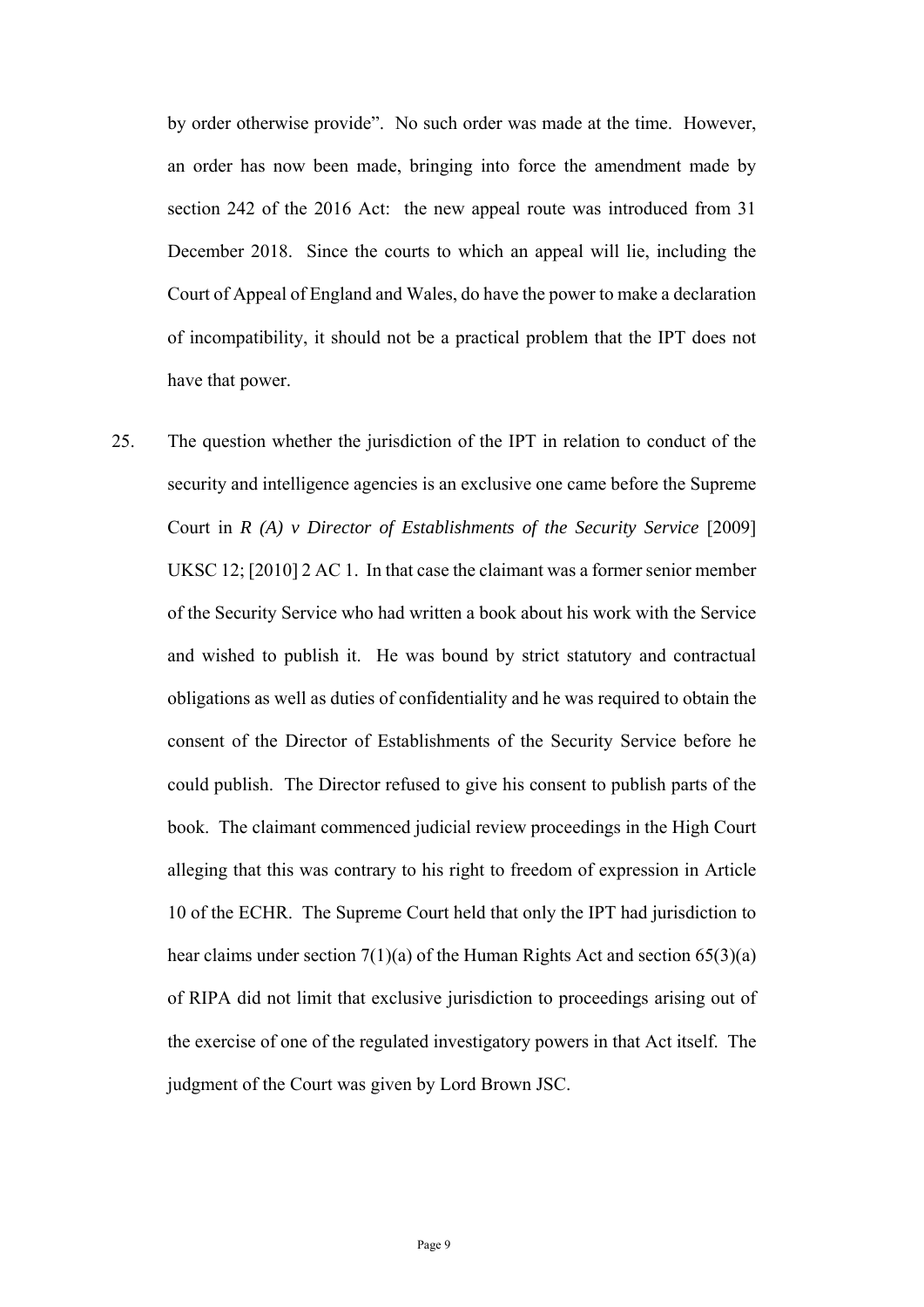- 26. At para. 14 of his judgment Lord Brown made the particular point that the doctrine of "neither confirm nor deny" ("NCND") meant that it is important that cases against the security and intelligence services should be brought not in the ordinary courts but in a specialist tribunal that has the appropriate procedures to handle such cases.
- 27. Furthermore, Lord Brown responded to the criticisms which were made of the

IPT's procedures, in particular the suggestion that they were "flatly contrary to

the basic principles of open justice", as follows at para. 26 of his judgment:

 "… Claims against the intelligence services inevitably raise special problems and simply cannot be dealt with in the same way as other claims. This, indeed, has long since been recognised both domestically and in Strasbourg."

In that context Lord Brown went on to quote what Lord Bingham had said in *R* 

*v Shayler* [2002] UKHL11; [2003] 1 AC 247, at para. 26:

 "The need to preserve secrecy of information relating to intelligence and military operations in order to counter terrorism, criminal activity, hostile activity and subversion has been recognised by the European Commission and the Court in relation to complaints made under article 10 and other articles under the Convention … The thrust of these decisions and judgments has not been to discount or disparage the need for strict and enforceable rules but to insist on adequate safeguards to ensure that the restriction does not exceed what is necessary to achieve the end in question. The acid test is whether, in all the circumstances, the interference with the individual's Convention right prescribed by national law is greater than is required to meet the legitimate object which the state seeks to achieve. …"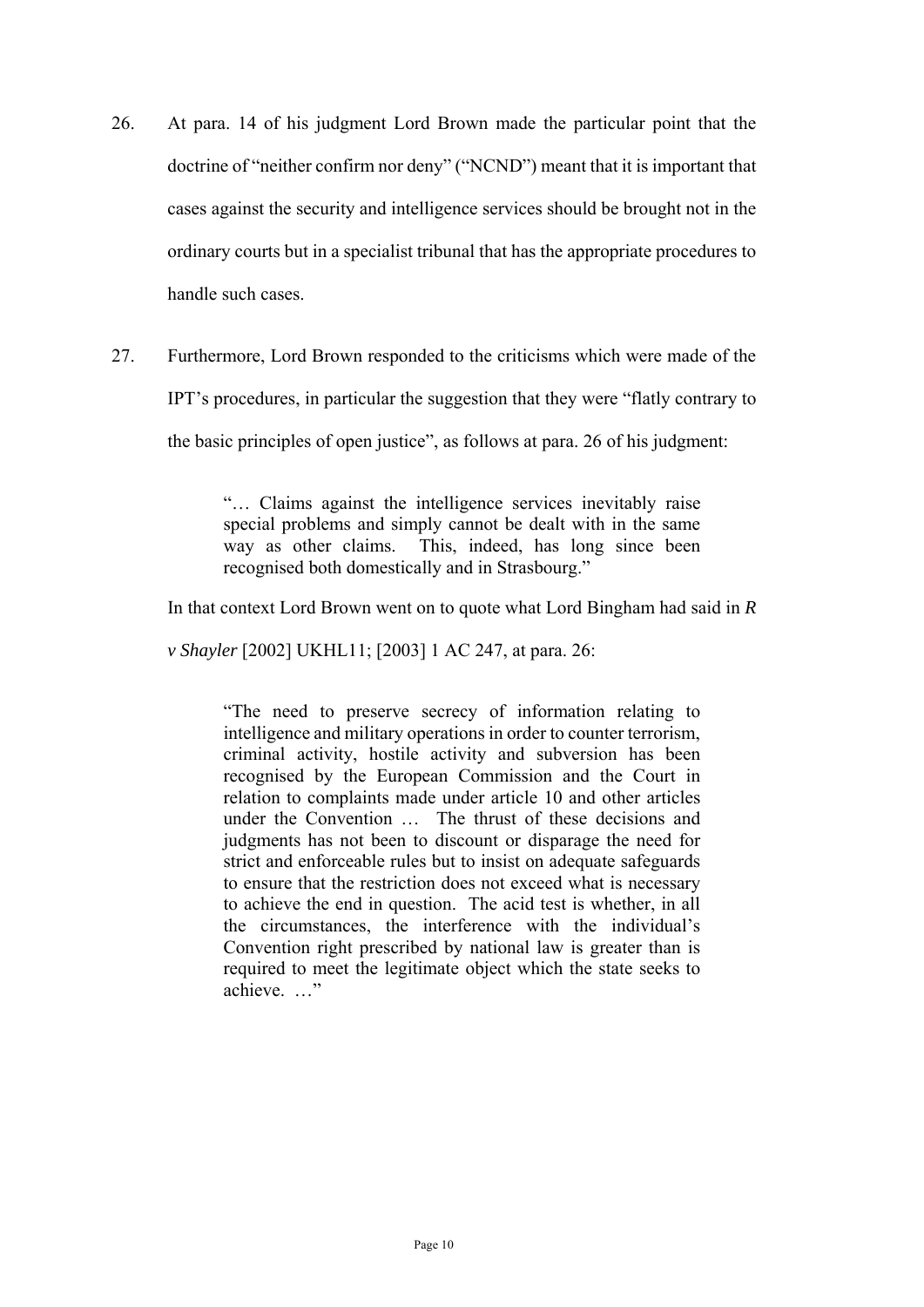#### Hearings in private or public?

28. Until very recently the Tribunal's Procedural Rules were those set out in the rules enacted at its inception in 2000. The language of Rule 9(6) of those original rules was clear and unqualified:

> "The Tribunal's proceedings, including any oral hearings, shall be conducted in private."

- 29. That language was mandatory and on its face admitted of no exceptions.
- preliminary issues of law. As the Tribunal observed at para. 1, this was the first occasion on which the Tribunal sat in public. As later became apparent, the 30. Nevertheless, on 23 January 2003 the Tribunal gave its judgment in the matter of applications number IPT/01/62 and IPT/01/77, which were rulings on case was about a Mr Kennedy.
- 31. The relevant provision in the Rules was challenged by Guardian Newspapers Limited under the Human Rights Act, relying upon the right to a fair and public hearing in Article 6, as well as Articles 8 and 10 of the ECHR.
- 32. The Tribunal comprised the then President (Mummery LJ) and Vice-President (Burton J) and they gave a joint judgment.
- 33. Rule 9(2) of the 2000 Rules provided that:

 they may do so in accordance with this Rule (and not "The Tribunal shall be under no duty to hold oral hearings, but otherwise)."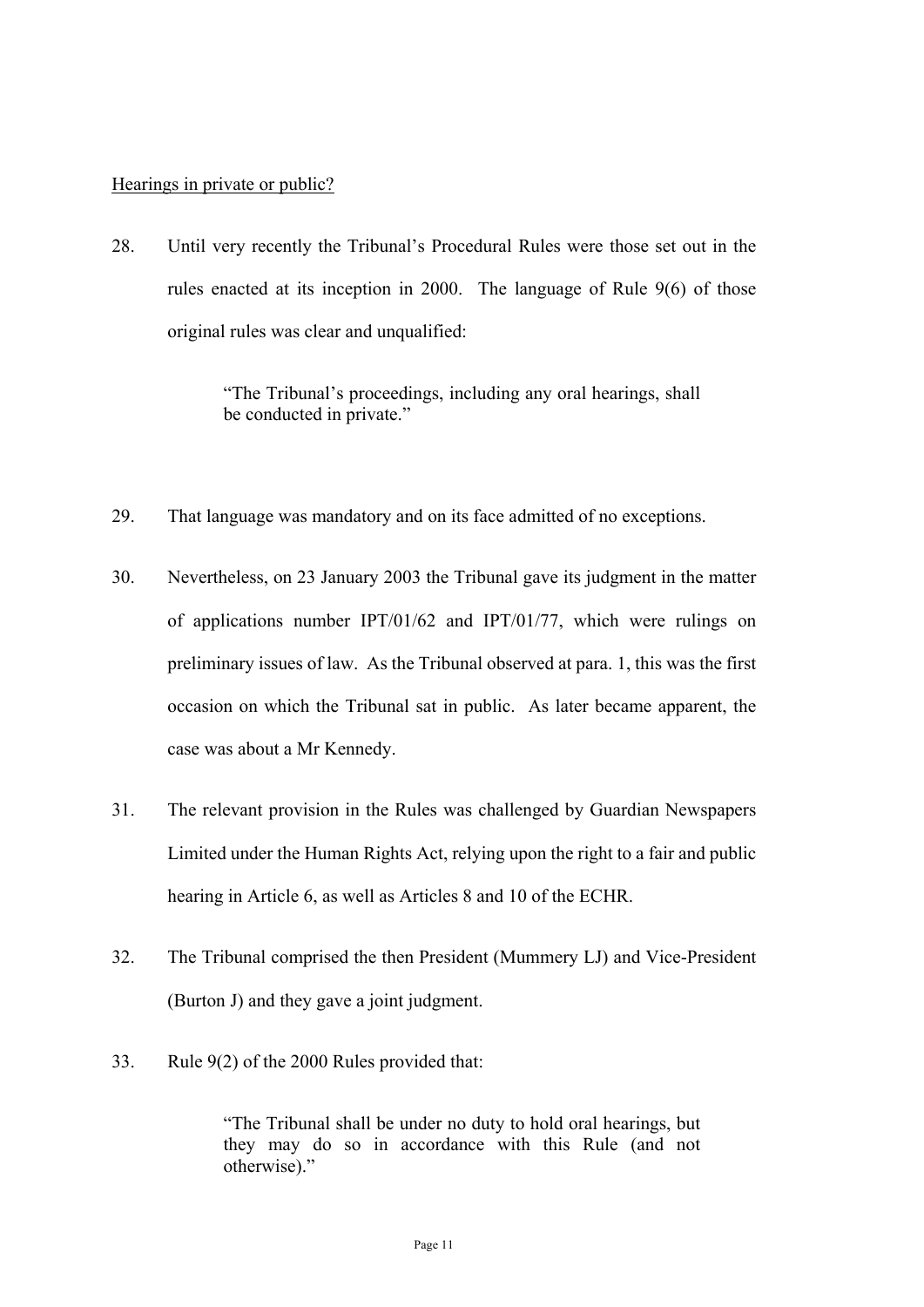- RIPA. It was also compatible with Articles 6, 8 and 10 of the ECHR: see para. 34. The Tribunal reached the conclusion that the absence from the Rules of an absolute right to either an *inter partes* oral hearing, or failing that, to a separate oral hearing in every case was within the rule-making power in section 69(1) of 161 of its judgment.
- enabling power in section 69 of RIPA. Accordingly, it did not bind the Tribunal: 35. However, when it came to the absolute requirement that hearings must be in private in Rule 9(6), the Tribunal concluded that this was *ultra vires* the see para. 173 of its judgment. The Tribunal concluded that there was no conceivable ground for requiring legal arguments on pure points of procedural law to be held in private: see para. 171.
- 36. The Tribunal also concluded that, unless and until the Rules were amended by the Secretary of State, the Tribunal would have a discretionary power under section 68(1) to hear legal arguments in public under Rule 9(3). This was, however, subject to the important qualification that the Tribunal continued to be subject to its duties in both RIPA and Rule 6(1). Rule 6 required the Tribunal to carry out their functions in such a way as to secure that information is not disclosed to an extent, or in a manner, that is contrary to the public interest or prejudicial to national security or other interests specified in section 69(6)(b) of RIPA. There is a similar provision in the 2018 Rules: Rule 7(1).
- 37. In its judgment in that early case, the Tribunal also referred to the inherently secret nature of much of its work.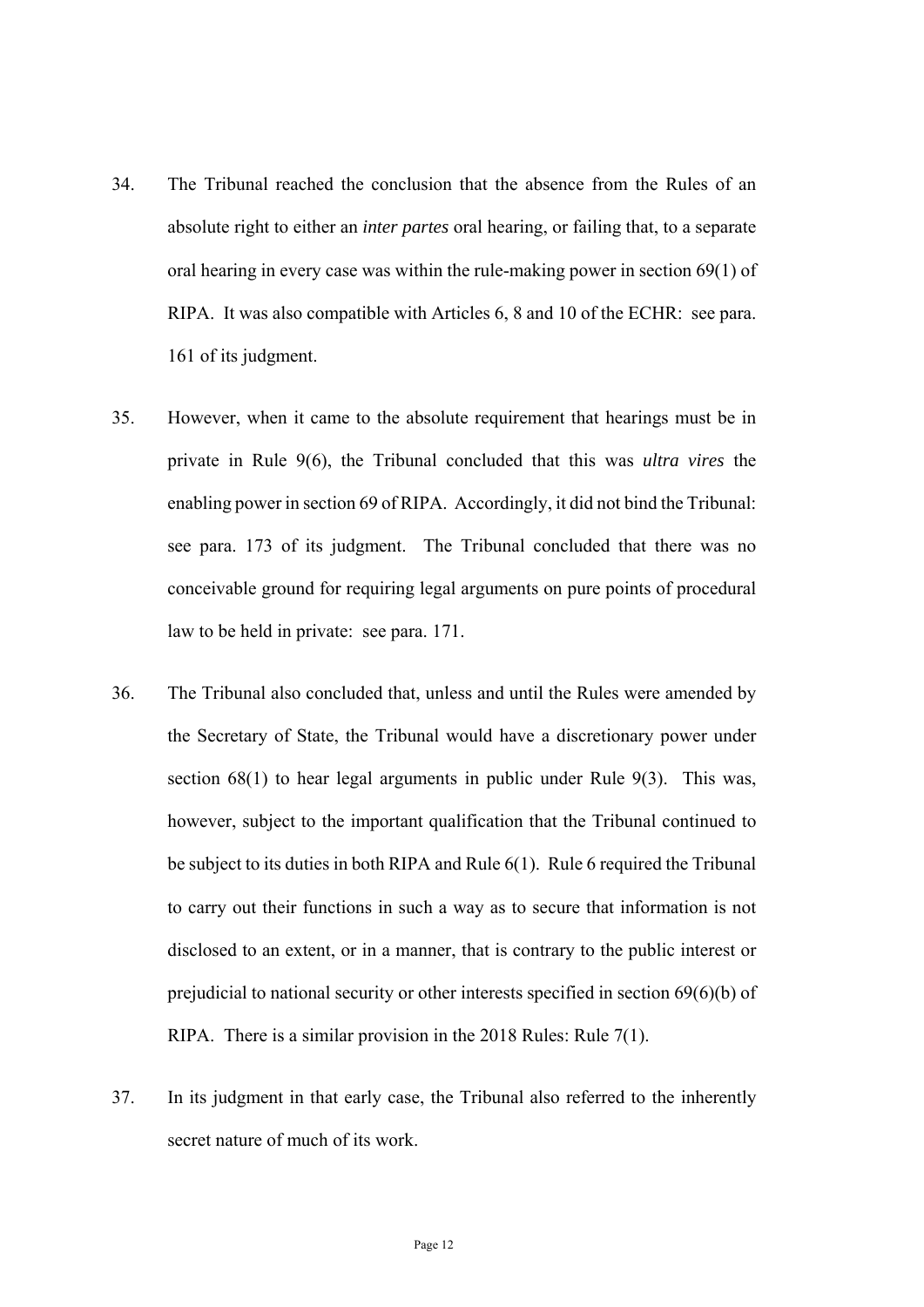#### 38. As the Tribunal observed at para. 52 of its judgment:

 important policy objective. National security may be "… In general, the work of the security services must be carried out in secret in order to safeguard national security as an compromised and harmed by the disclosure of the fact of surveillance."

 39. It was for that reason that the Tribunal concluded that the long standing policy of successive Governments that they "neither confirm nor deny" whether interception or surveillance has taken place was lawful and compatible with the Human Rights Act. That policy was set out, for example, in a White Paper in 1988 (Cm 408), at para. 43:

> "… As a general policy, Governments do not comment on assertions about security or intelligence: true statements will generally go unconfirmed, and false statements will normally go undenied."

40. This flowed from the general and fundamental considerations which were set out in paras. 59-60 of the Tribunal's judgment. At para. 59 the Tribunal said that:

> methods of gathering intelligence. Legitimate security and "… Cases potentially involving national security are at the cutting edge of Convention rights. One of the main responsibilities of a democratically elected Government and its Ministers is to safeguard national security. Intelligence gathering by the use of investigatory powers is an essential part of that function. Otherwise, it may not be possible to forecast and foil attempts to overthrow democratic institutions and laws (including Convention rights) by undemocratic means. Interception of communications and surveillance are obvious intelligence systems are allowed to use those methods, on the basis that they must operate within the law, in order to protect the very rights and freedoms guaranteed by the Convention."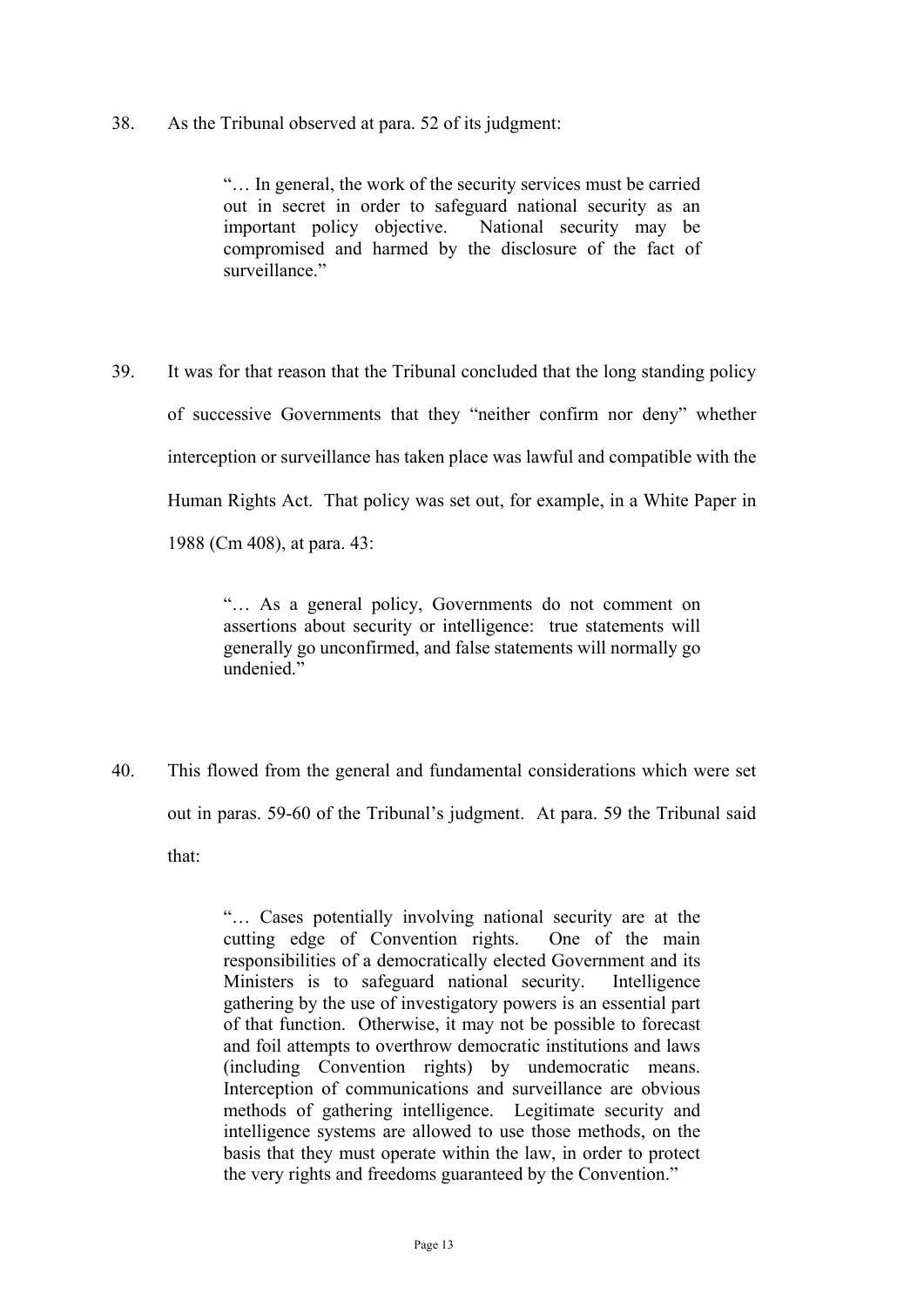41. To counter-balance those legitimate considerations, at para. 60 the Tribunal observed that:

> within the legislative framework of RIPA and the Rules, as "As the exercise of investigatory powers potentially conflicts with individual rights of person, property and privacy there must be a proper means of safeguarding individuals from, and providing redress for, unjustified infringements of their rights. It is the function of the Tribunal to enquire into and determine the lawfulness of any use of investigatory powers and to provide redress where appropriate. They must do so impartially, operating as an independent body discharging judicial functions properly interpreted by the Tribunal in the light of the Convention requirements of fair trial and open justice …"

42. In similar vein, in the Court of Appeal case of *R (Privacy International) v Investigatory Powers Tribunal* [2017] EWCA Civ 1868; [2018] 1 WLR 2572, at para. 38, Sales LJ said:

> "It is implicit … that Parliament considered that the IPT can be trusted to make sensible decisions about matters of this kind and on questions of law which arise and need to be decided for the purpose of making determinations on claims or complaints made to it. There is nothing implausible about this. The quality of the membership of the IPT in terms of judicial expertise and independence is very high, as set out in Schedule 3 to RIPA … The IPT has been recognised to be 'a judicial body of like standing and authority to that of the High Court': see *R (A) v Director of Establishments of the Security Service* [2010] 2 AC 1*,* para 22, per Laws LJ; and see para 57, per Dyson LJ and para 32, per Rix LJ."

 43. Ever since its decision in *Kennedy* in 2003, the IPT has developed the practice interest. In particular, it will often hold a hearing in public to consider a question of holding a hearing in public if that is possible and is compatible with the public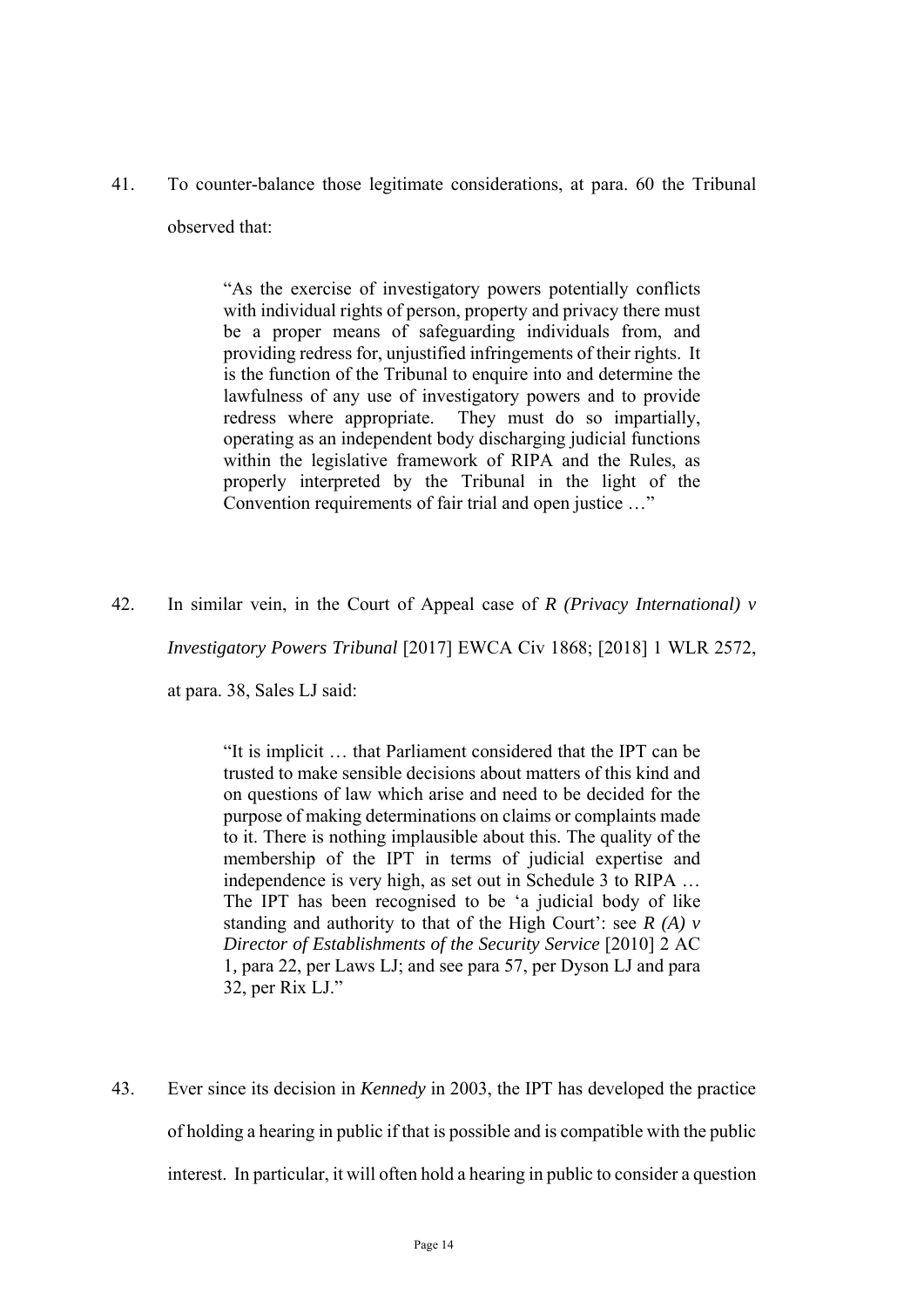of law on the basis of assumed facts without (at that stage) deciding whether those facts are true or not.

#### Is the Tribunal part of the Tribunal system?

 *Service'*. Sir Andrew addressed the position of the IPT expressly at para. 3.11 44. The IPT is not part of the general tribunal system in this country which was established by the Courts, Tribunals and Enforcement Act 2007. That Act implemented the proposals which had been made in 2001 by Sir Andrew Leggatt in his review of Tribunals, *'Tribunals for Users: One System, One*  of his report, where he said:

> rest and ought not to have any relationship with other Tribunals. adjudicative role. Parliament has provided that there should be of State. [See section 67(8) of RIPA]. Subject to Tribunal rules determine its own procedure [section  $68(1)$ ]. We have accordingly come to the conclusion that this Tribunal should "… This Tribunal is different from all others in that its concern is with security. For this reason it must remain separate from the It is therefore wholly unsuitable both for inclusion in the Tribunals System and for administration by the Tribunals Service. So although the Chairman is a Lord Justice of Appeal and would be the senior judge in the Tribunals System he would not be in a position to take charge of it. The Tribunal's powers are primarily investigatory, even though it does also have an no appeal from the Tribunal except as provided by the Secretary made by the Secretary of State the Tribunal is entitled to continue to stand alone; …"

#### The role of Counsel to the Tribunal

 instructing Counsel to the Tribunal, not in every case but in certain cases. It is 45. Over the last 12 years or so the Tribunal has developed the practice of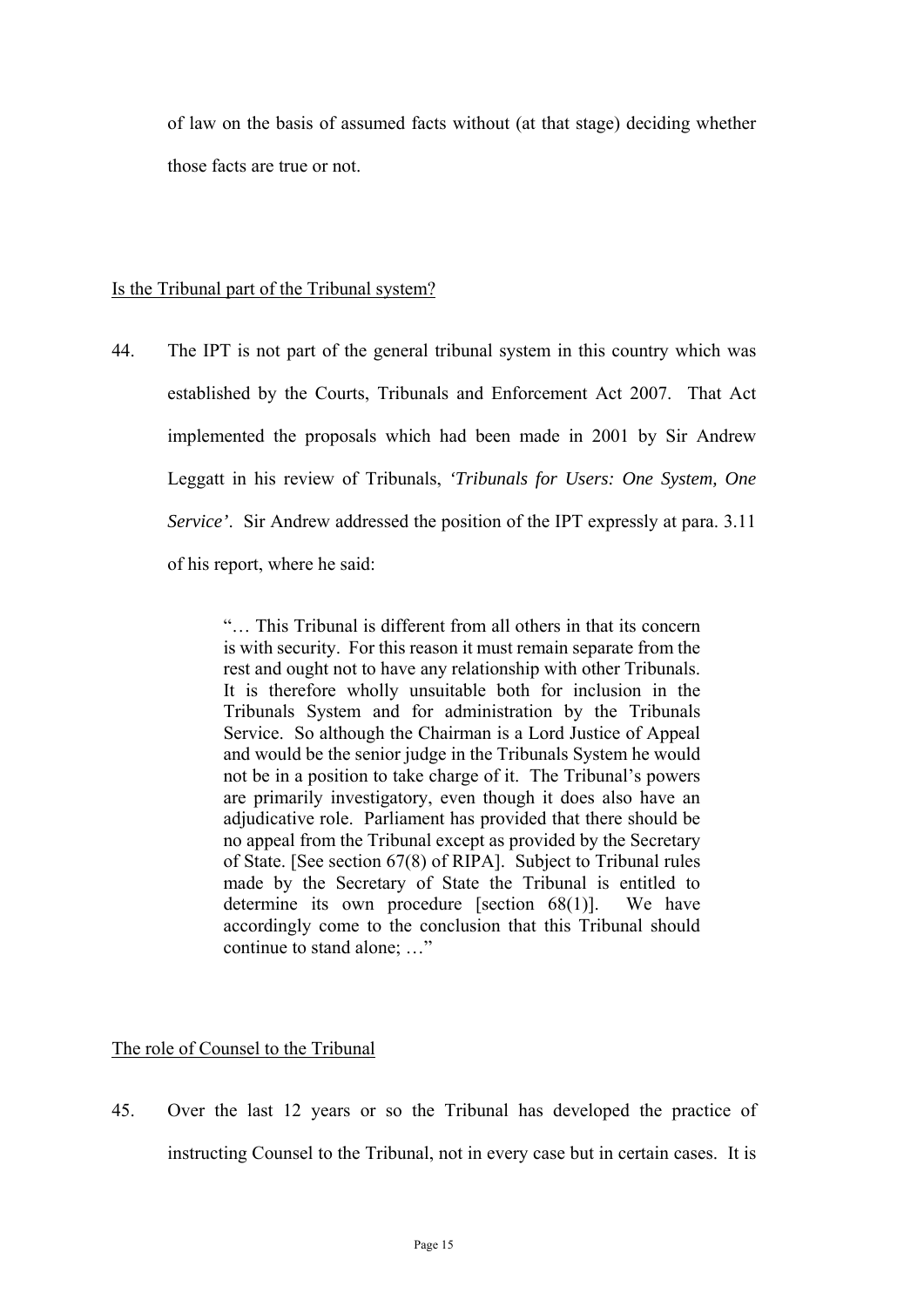familiar in other contexts, for example the Special Immigration Appeals important to note that Counsel to the Tribunal does not represent any of the parties in a case but nor is he or she a "special advocate" of the kind that is now Commission. The closest analogy is probably with counsel to a public inquiry.

- 46. The original Tribunal Rules of 2000 made no mention of Counsel to the Tribunal. Nevertheless, the Tribunal has, at least since 2006, used its broad power to regulate its own procedure under section 68(1) of RIPA to instruct Counsel to the Tribunal. The first occasion on which I am aware this happened was in *C v The Police and Secretary of State for the Home Department*  (IPT/03/32), in which the Tribunal had to consider whether it had jurisdiction to deal with police employment related surveillance cases.
- 47. The Attorney General was asked to appoint an advocate to the Tribunal. This followed the practice and procedure which is familiar from the Attorney General's Memorandum of 19 December 2001, 'Requests for the Appointment of an Advocate to the Court', a term which has replaced what used to be called the *amicus curiae*.
- Counsel to assist it without the need for appointment by the Attorney General. In *Liberty/Privacy International v Secretary of State and others* [2014] UK IP 48. Since that time the practice has developed whereby the Tribunal simply instructs Trib 13 77-H; [2015] 1 Cr App R 24, Counsel to the Tribunal (Martin Chamberlain QC) made written submissions, which are recorded in the Tribunal's judgment, in which he set out the role of Counsel to the Tribunal and distinguished it from the role of a special advocate. He said: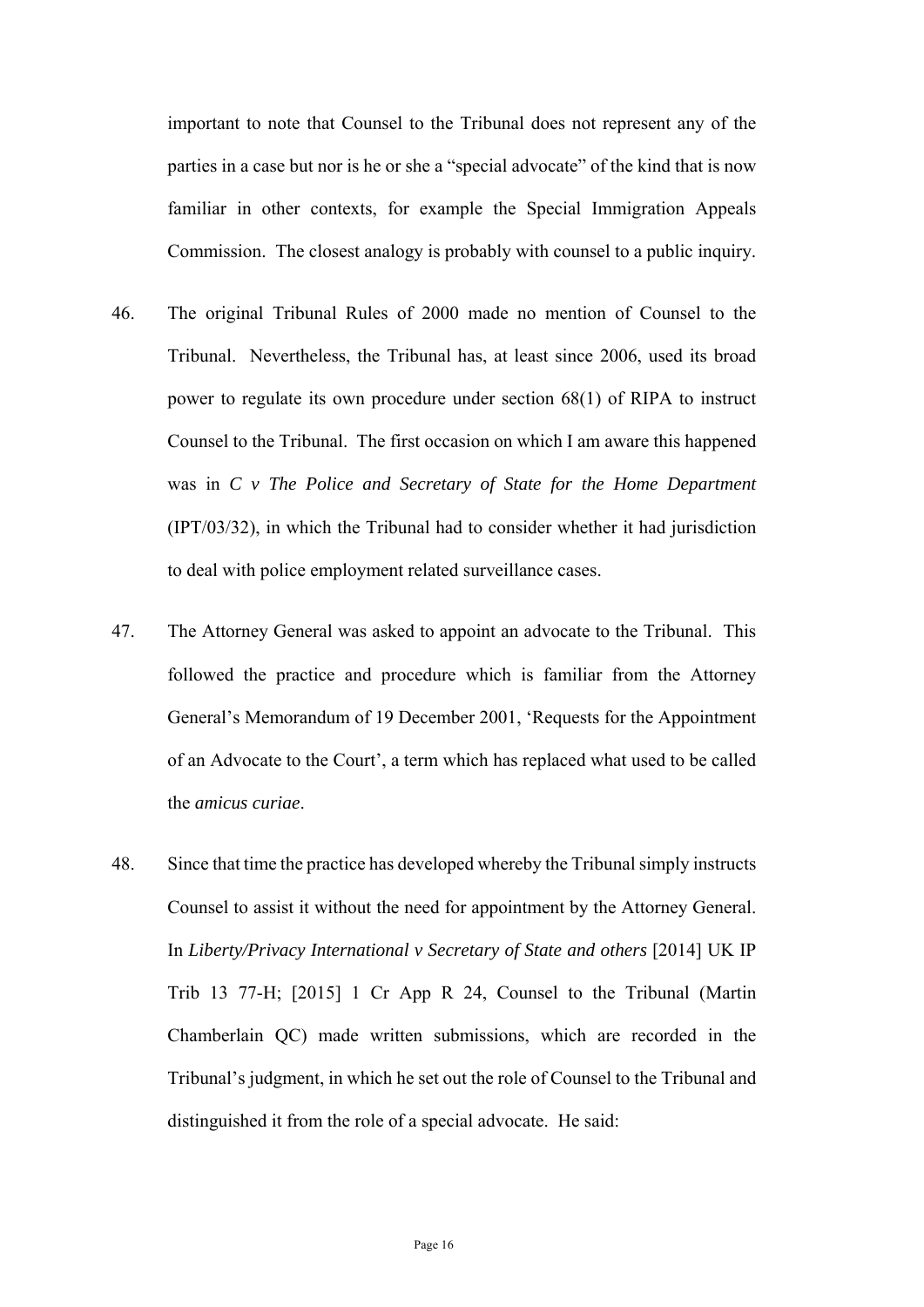necessarily, pursuant to statute) to represent the interests of a party at hearings from which that party is excluded. A special submissions (if any) as he considers will advance the interests of the excluded party. If the special advocate reaches the view that "… A special advocate is appointed (normally, but not advocate is required to be partisan. He or she makes such it would not advance the interests of the excluded party to make submissions at all (as has happened in a few cases), then the proper course is to decline to make submissions at all, even though this leaves the Tribunal without assistance.

… Counsel to the Tribunal performs a different function, akin to that of *amicus curiae*. His or her function is to assist the Tribunal in whatever way the Tribunal directs. Sometimes (e.g. in relation to issues on which all parties are represented), the Tribunal will not specify from what perspective submissions are to be made. In these circumstances, counsel will make submissions according to his or her own analysis of the relevant legal or factual issues, seeking to give particular emphasis to points not fully developed by the parties. At other times (in particular where one or more interests are not represented), the Tribunal may invite its counsel to make submissions from a particular perspective (normally the perspective of the party or parties whose interests are not otherwise represented)."

49. That description of the role of Counsel to the Tribunal has clearly formed the basis for the definition of such counsel which is now to be found expressly in Rule 12 of the Tribunal Procedure Rules 2018, which have recently come into force (on 31 December 2018). Rule 12(1) provides that:

> consideration of any complaint or section 7 proceedings where – "The Tribunal may appoint Counsel to assist the Tribunal in their

- (a) the complainant is not legally represented;
- (b) the respondent objects to the disclosure of documents or information to the complainant;

(c) the Tribunal intends to hold a hearing (in whole or in part) in the absence of a complainant; or

(d) in any other circumstance in which the Tribunal considers it appropriate to do so."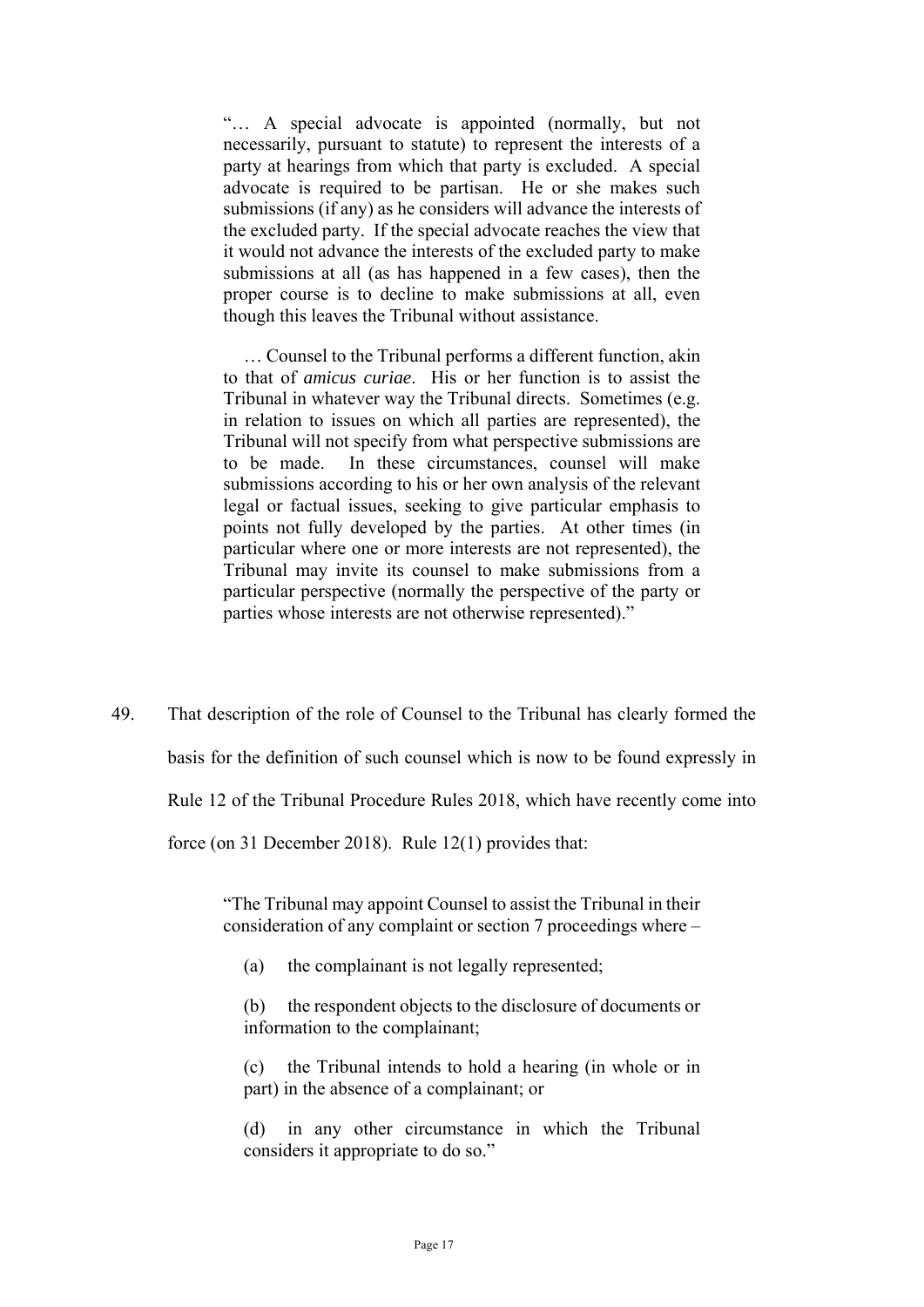- 50. Rule 12(2) provides that the Tribunal may request Counsel to the Tribunal to perform various specific functions, which are listed, including crossexamination of a witness called by the respondent in the absence of the complainant; to ensure that all the relevant arguments on the facts and the law are put before the Tribunal and, generally, to perform any other function that would assist the Tribunal.
- notified, the Tribunal must, subject to its general obligation to protect the public 51. Interestingly, in the context of the new appeal procedure to which I will refer later, Counsel to the Tribunal also now has the role (made mandatory in the Rules by Rule 12(3)) to seek to identify any arguable error of law in relation to any decision or determination made by the Tribunal consequent upon a hearing held (in whole or in part) in the absence of the complainant. Rule 12(4) provides that, where Counsel to the Tribunal does identify an arguable error of law in accordance with that provision, Counsel must notify the Tribunal and, when so interest (in Rule 7 of the 2018 Rules), disclose the arguable error of law to the complainant.
- assist the Court or Tribunal. It is interesting to observe that, in that article, 52. In an interesting article published by Martin Chamberlain in the University of Toronto Law Journal (2018) 68 UTLJ 496, 'Special Advocates and *Amici Curiae* in National Security Proceedings in the United Kingdom', he again emphasises, at p.505, the difference between the special advocate, who must be partisan and is not there to assist the Court, and an *amicus*, whose function is to reflecting the views of some others, for example JUSTICE, he notes criticisms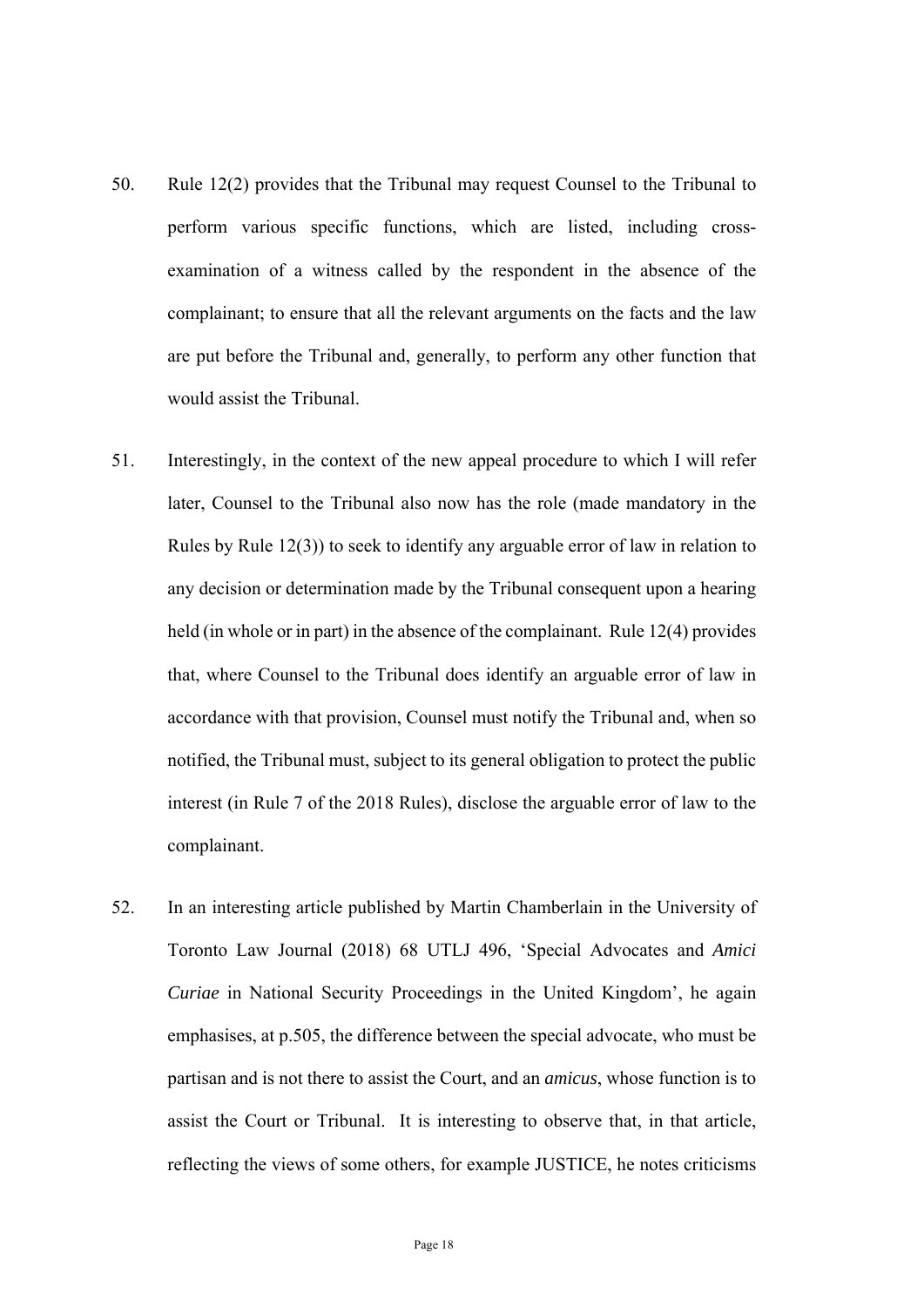which have been made about the effectiveness of the special advocate system in closed material proceedings. Nevertheless, there have also been suggestions that, in the IPT, there should be the opportunity to have a special advocate whose function would be to represent the complainant, at least in addition to Counsel to the Tribunal, whose function (as I have mentioned) is primarily to assist the Tribunal and is not to represent the complainant in a partisan way.

53. The recent judgment of the Strasbourg Court in the *Big Brother Watch* case noted, it would appear with approval, the role of Counsel to the Tribunal and how it can help to ensure that the overall procedure is fair.

# The decision of the European Court of Human Rights in *Big Brother Watch UK v United Kingdom*

 essence of the applicant's right to a fair trial. However, the Court expressed 54. The European Court of Human Rights considered the role of the IPT in secret surveillance cases in *Kennedy v United Kingdom*, decided in 2010: (2011) 52 EHRR 4. The Court held that proceedings before the IPT had been compliant with Article 6, since any procedural restrictions were proportionate to the need to keep secret sensitive and confidential information and did not impair the very some concerns about whether proceedings before the IPT should be regarded as an effective remedy so as to require the procedure to be exhausted under Article 35 of the ECHR before an application could be made to Strasbourg.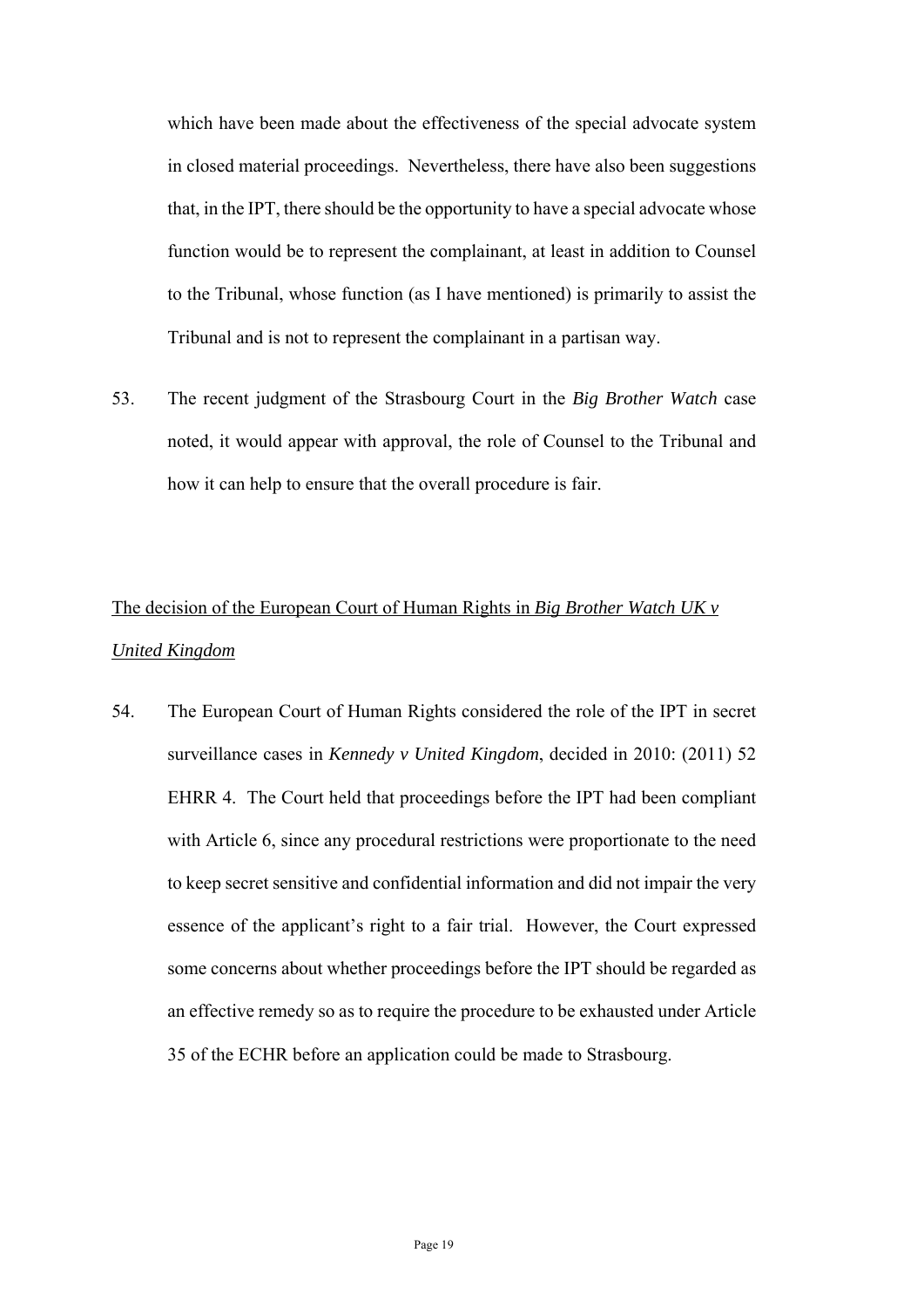- 55. In its recent judgment in *Big Brother Watch* the Court returned to these issues.<sup>8</sup> In fact it was the first time that the IPT had sat in public. In the 15 years which secret surveillance regime were no longer valid: see para. 253 of the judgment. regimes. It noted that in the *Liberty* proceedings the IPT played a crucial role It observed that the IPT's ruling in *Kennedy* had come very early in its history. had passed since that time, the Court considered that the experience of the IPT and the very real impact its judgments have had on domestic law in practice meant that the concerns expressed by the Court in *Kennedy* about its effectiveness as a remedy for complaints about the general compliance of a In that context, at para. 255, the Court was influenced by the consideration that the IPT was the only tribunal with jurisdiction to obtain and review "below the waterline" material. The Court said that an examination of the IPT's extensive caselaw since *Kennedy* demonstrates the important role that it can and does play in analysing and elucidating the general operation of secret surveillance first in identifying those aspects of a surveillance regime which could and should be further elucidated, and then recommending the disclosure of certain "below the waterline" arrangements in order to achieve that goal.
- 56. Furthermore, at para. 258, the Court noted that it would appear that, where the IPT has found a surveillance regime to be incompatible with the ECHR, the British Government has ensured that any defects are rectified and dealt with.
- 57. Therefore the Court concluded, at para. 265, that as a general rule the IPT has shown itself to be a remedy, available in theory and practice, which is capable of offering redress to applicants complaining of both specific incidences of

1

<sup>8</sup> Applications 58170/13, 62322/14 and 24960/15, judgment of 13 September 2018.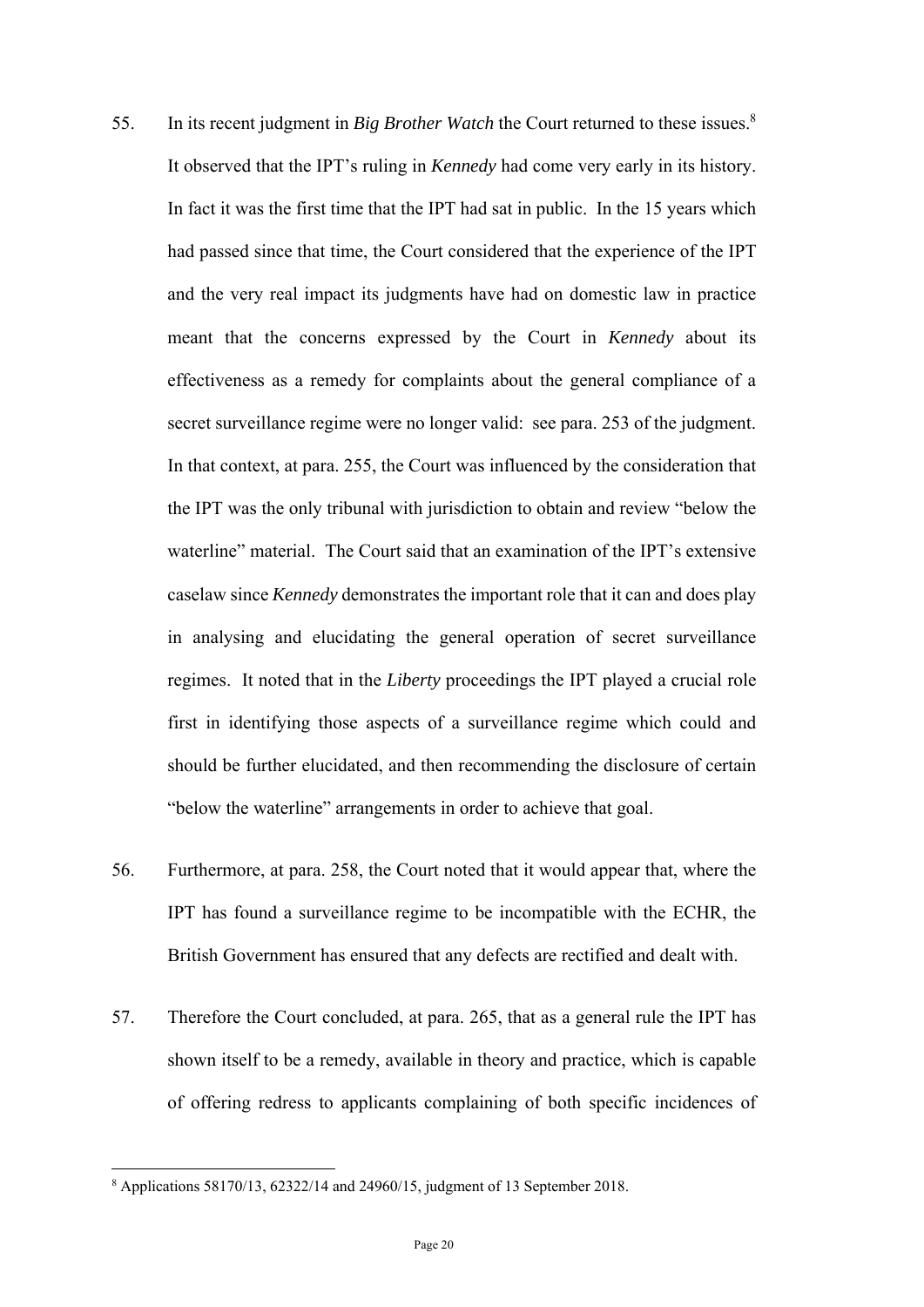ECHR. As a consequence, applicants to Strasbourg will normally be expected proceedings in the IPT first. Nevertheless, in the special circumstances of the was prepared to hold that the particular applications before it were not surveillance and the general compliance of surveillance regimes with the to exhaust their domestic remedies by pursuing the opportunity to bring cases before it, and given what the Court had earlier said in *Kennedy*, the Court inadmissible under Article 35(1) of the ECHR.

- decision to place a person under surveillance. It noted further that the IPT has issues of law in the British-Irish Rights Watch case the IPT accepted that Article section 65(2)(b) of RIPA since each of them involves the determination of his 58. The Court went on to consider whether proceedings before the IPT comply with Article 6 of the ECHR. It noted that neither the Commission nor the Court has found to date that Article 6(1) of the ECHR applies to proceedings relating to a itself gone further than the Court in this regard. In its joint ruling on preliminary 6 applies to a person's claims under section  $65(2)(a)$  and to his complaints under civil rights.
- 59. The European Court itself found it unnecessary to reach any firm conclusion on the applicability of Article 6 since it concluded that the complaint was manifestly ill-founded in any event. The complaint under Article 6 was therefore held to be inadmissible.
- 60. At para. 510 of its judgment the Court reaffirmed what it had said in *Kennedy*, namely that the procedures of the IPT are compatible with Article 6 since any restrictions on the applicant's rights are both necessary and proportionate and they do not impair the very essence of Article 6. In particular, the Court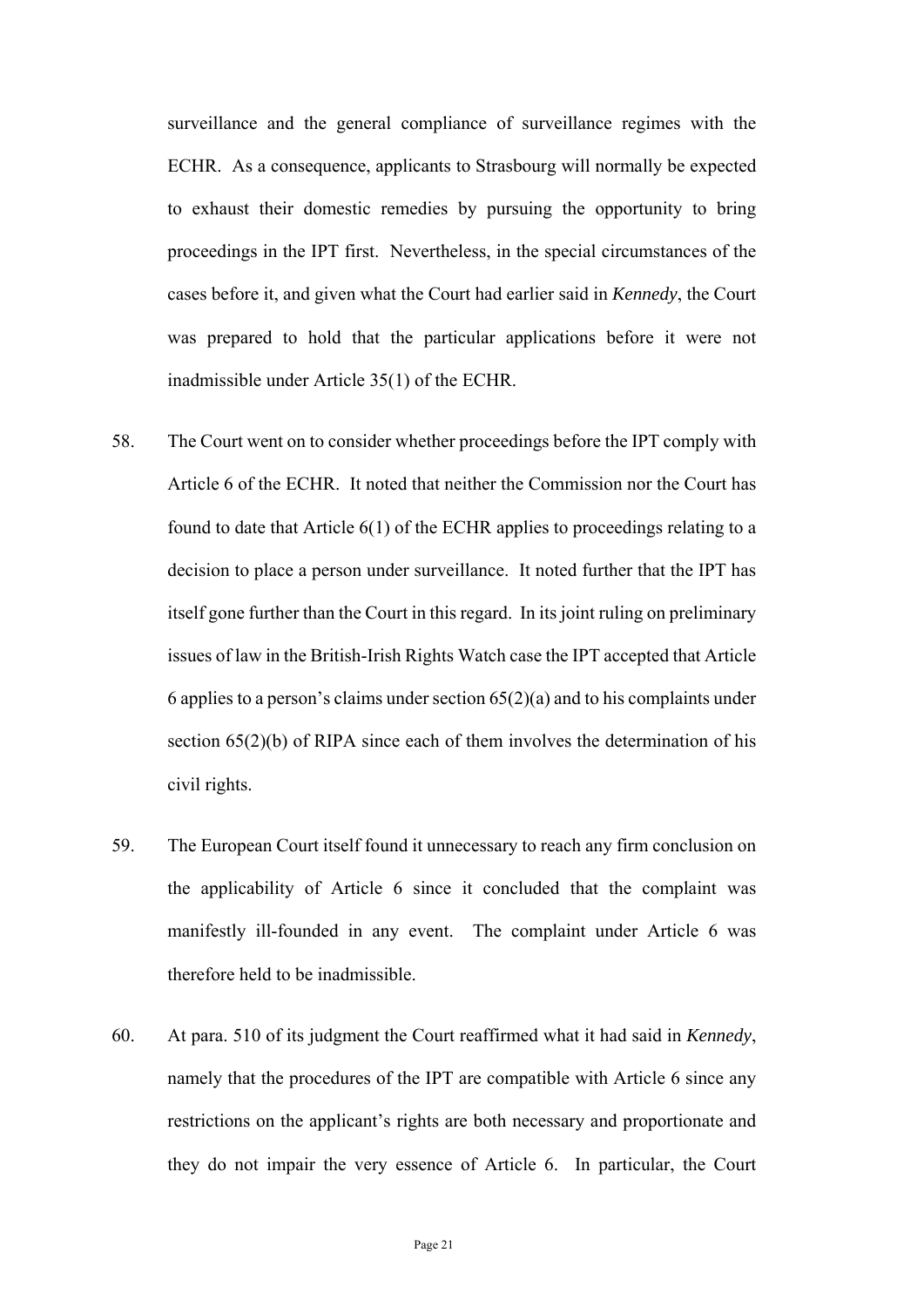satisfied that there were appropriate public and national security reasons for observed, the IPT had deployed its extensive powers to ensure the fairness of the proceedings. There was scrutiny of all the relevant material, open and closed. Material was only withheld from the applicants where the IPT was doing so. Finally, the IPT had appointed Counsel to the Tribunal to make submissions on behalf of the applicants in the closed proceedings.

 the case will be referred to the Grand Chamber. We await the judgment of the 61. *Big Brother Watch* was a decision of a chamber of the European Court of Human Rights. Earlier this month, on 4 February 2019, the Court decided that Grand Chamber with interest.

#### The 2018 Procedure Rules

- so; and that it may be held wholly or partly in private. Rule 13 provides that 62. As I have mentioned, for the first time since its creation in 2000, the IPT's Procedure Rules were recently revised and are now to be found in the Investigatory Powers Tribunal Rules 2018 (SI 2018 No. 1334). The old rule which had required all hearings to be in private has been abolished. Rule 10 now provides that the Tribunal is under no duty to hold a hearing but may do the Tribunal may receive evidence in any form, and may receive evidence that would not be admissible in a court of law. Rule 11 provides for representation at hearings. As I have mentioned earlier, Rule 12 expressly refers for the first time in the Rules to Counsel to the Tribunal.
- 63. Rule  $7(1)$  retains the provision that: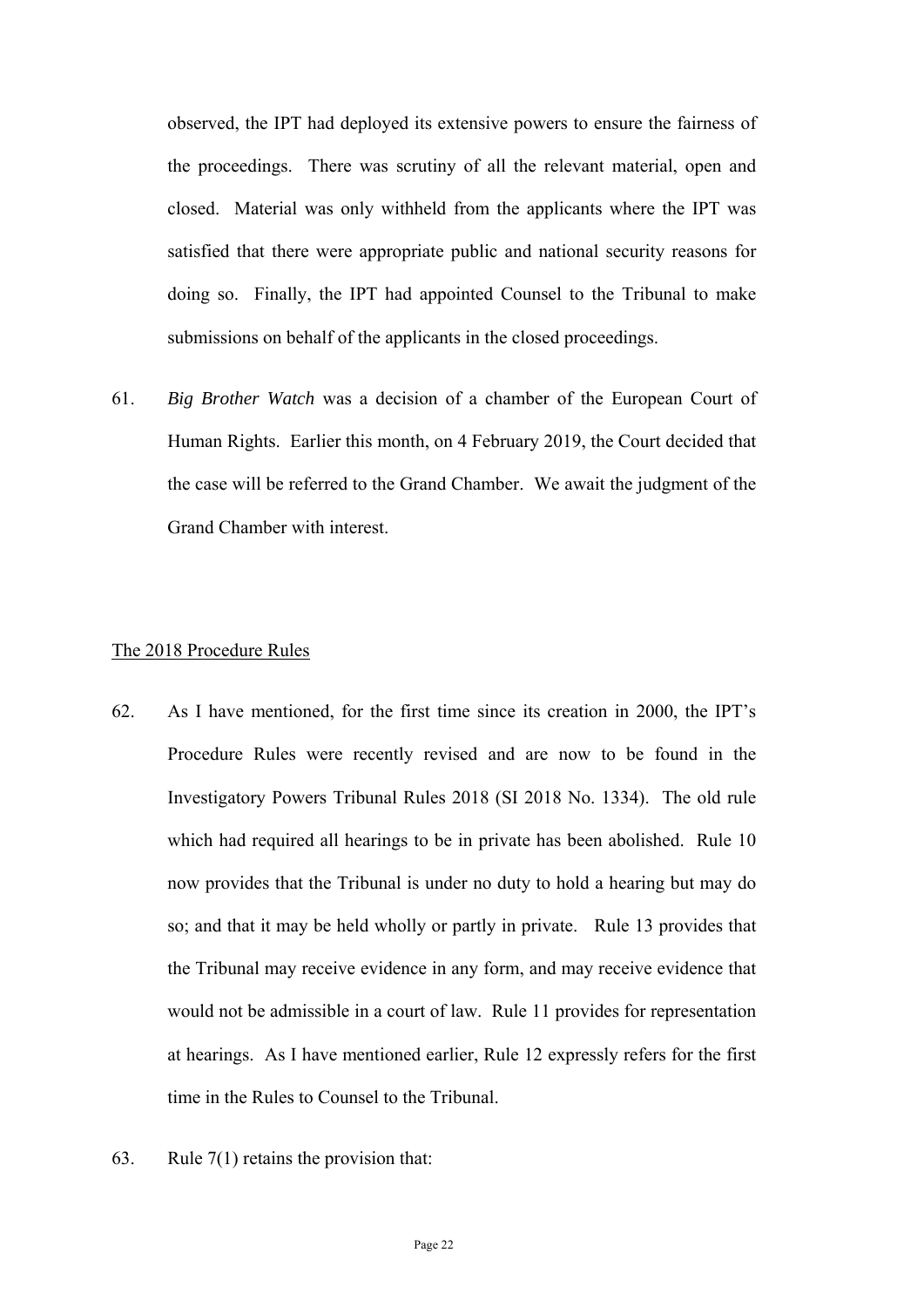secure that information is not disclosed to an extent, or in a manner, that is contrary to the public interest or prejudicial to "The Tribunal must carry out their functions in such a way as to national security, the prevention or detection of serious crime, the economic well-being of the United Kingdom or the continued discharge of the functions of any of the intelligence services."

- 64. Under section 67(7) of RIPA the IPT has a broad power to grant such remedies as it thinks fit. They can include the quashing of a warrant and the award of compensation.
- Tribunal must, if they consider it necessary in the interests of justice to do so, 65. An important change has been made by Rule 15 of the 2018 Rules and makes detailed provision for those circumstances in which a notification of a decision by the IPT may contain reasons. This duty remains subject to the general duty in Rule 7(1). Where the IPT make a determination in favour of the complainant, they must provide the complainant and respondent with the determination including any findings of fact: see Rule 15(2). Where the Tribunal make a determination which is not a determination in favour of the complainant, the provide the complainant and respondent with "a summary of the determination": see Rule 15(3).
- Wales, the Court of Appeal. In Scotland it will be the Inner House of the Court of Session. At present it will not be possible for there to be an appeal to the 66. As I have mentioned, the 2016 Act amends RIPA to create for the first time the opportunity to appeal against decisions of the IPT. The 2018 Rules give effect to this in Rules 16-18. The appropriate appellate court will be, in England and Court of Appeal of Northern Ireland but such appeals may go to another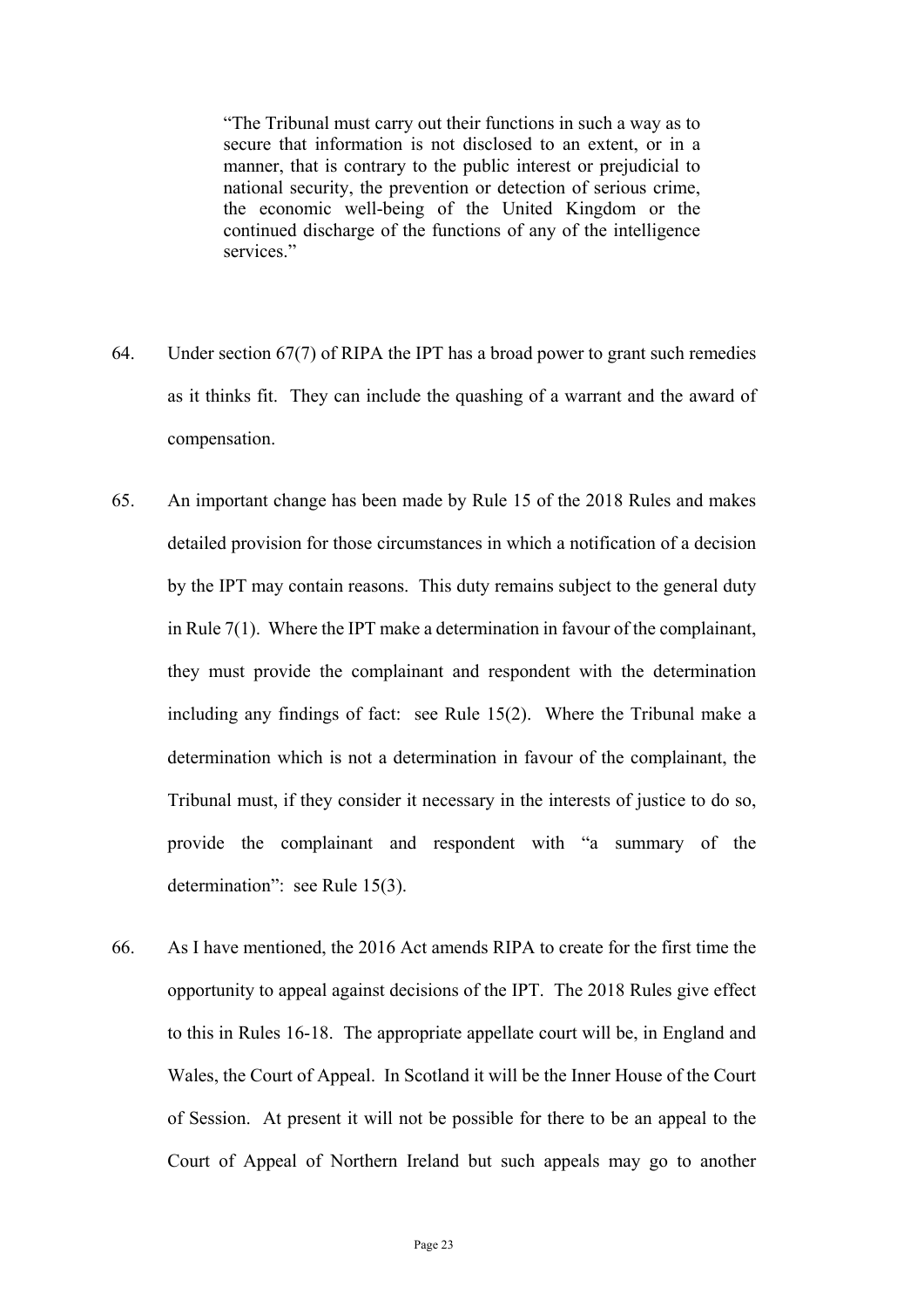appropriate appellate court. This is because there is currently no devolved this legislation into force in respect of Northern Ireland. The grounds on which administration in Northern Ireland and its consent would be required to bring an appeal may be made (with the leave either of the IPT or the relevant appellate court) are that there is an error of law which raises an important point of principle or practice, or that there is some other compelling reason for granting leave.

- 67. The introduction of the possibility of an appeal does not have retrospective for those decisions which were made before that date, it may still be important held that judicial review is not available because there is an effective ouster effect. It only applies to decisions taken since 31 December 2018. Accordingly, to know whether the IPT is amenable to judicial review. That question is currently the subject of an appeal being considered by the Supreme Court, whose judgment is awaited. Both the Divisional Court and the Court of Appeal clause in section 67(8) of RIPA: see *R (Privacy International) v Investigatory Powers Tribunal* [2017] EWHC 114 (Admin); [2017] 3 All ER 1127; [2017] EWCA Civ 1868; [2018] 1 WLR 2572.9
- 68. Whatever the outcome of the case in the Supreme Court it is worth noting two out some general features of the nature of litigation before the IPT. At para. 7, passages in the judgment of Sales LJ in the Court of Appeal because they set Sales LJ said:

"The context in which the IPT functions is one in which there is particular sensitivity in relation to the evidential material in issue

1

<sup>&</sup>lt;sup>9</sup> For differing academic views on this issue see Tom Hickman, 'The Investigatory Powers Tribunal: a law unto itself?' [2018] Public Law 584 and Robert Craig, 'Ouster Clauses, separation of powers and the intention of Parliament: from *Anisminic* to *Privacy International*' [2018] Public Law 569.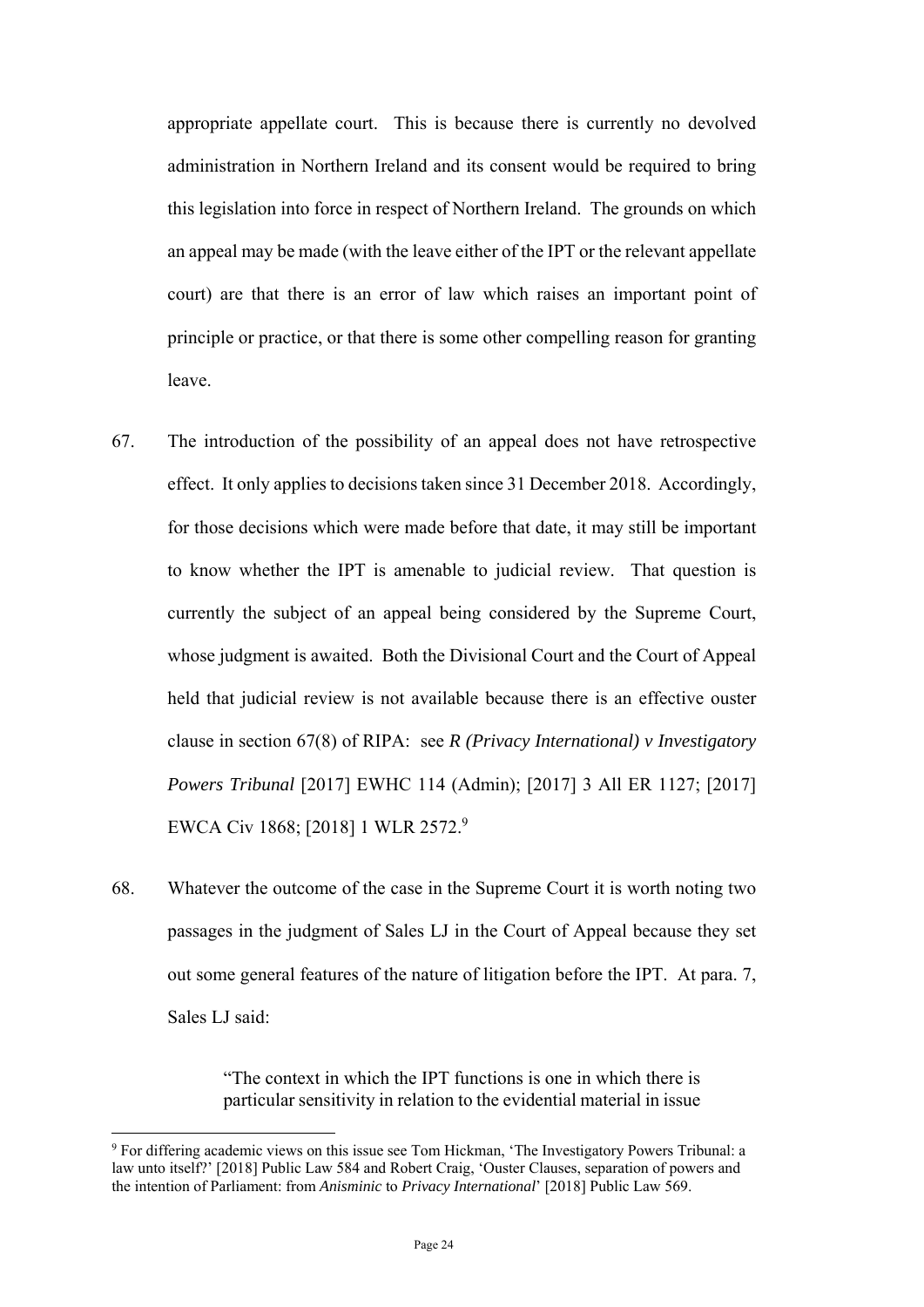and the public interests which may be jeopardised if it is with serious harm if their identities (or even the possibility of they existed and new strategies to evade them or block them were these things occurred, as referred to in rule  $6(1)$ ,<sup>10</sup> are of the most disclosed. The intelligence services may have valuable sources of information about terrorist organisations, organised crime and hostile activity by foreign powers which would be lost if those targets of investigation and monitoring became aware of them. Human sources, such as informers, might be killed or threatened their existence) were revealed. Technological capacities to obtain information might be rendered useless if it were revealed developed. Opportunities for exploitation of simple lapses of care on the part of targets which allow the intelligence services to obtain valuable information about them would be lost if the targets learned about them and tightened up their procedures. The aspects of the public interest which would be jeopardised if pressing importance."

69. At para. 10 Sales LJ said:

 revealed to the complainant, which body is at the same time enabling the IPT to examine the merits of claims against the intelligence services and others on the basis of the relevant "The legislative regime for the IPT deliberately creates a judicial body with powers to examine in private and without disclosure any relevant confidential evidence which cannot safely be subject to an imperative overriding rule which forbids it from requiring disclosure of such material. In this way, the regime provides a guarantee that the important aspects of the public interest referred to above are safeguarded while at the same time evidence in a closed proceeding."

#### Statutory regulation of the intelligence agencies

 70. As we have seen, the existence of the various intelligence agencies in this country was not publicly acknowledged until the 1980s. Times have changed greatly since then. In 1989 the Security Service Act placed MI5 on a statutory

1

 $10$  Now rule 7(1) of the 2018 Rules.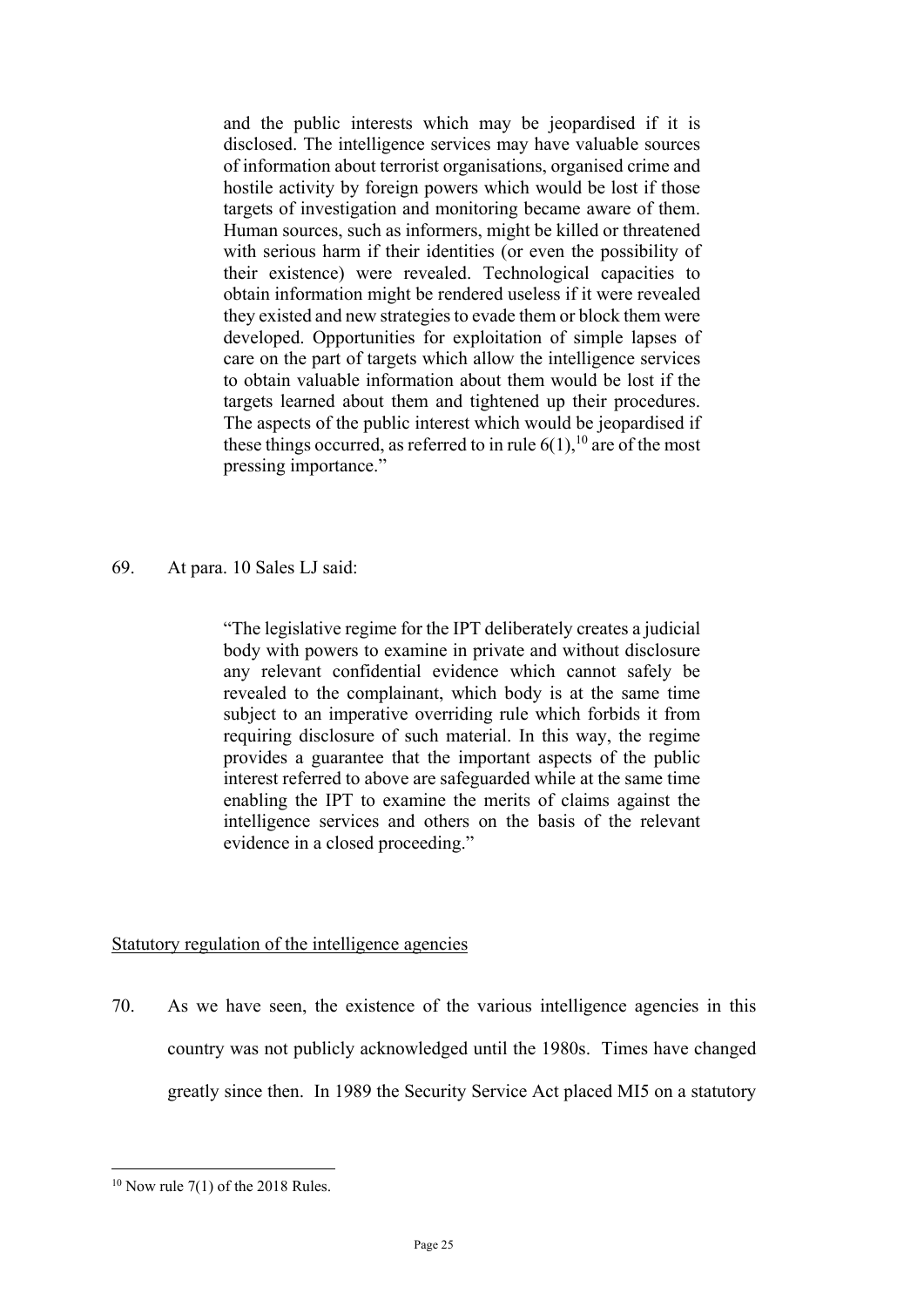footing. Five years later, the Intelligence Services Act 1994 placed both MI6 and GCHQ on a statutory footing. The 1994 Act also established a Parliamentary Committee, the Intelligence and Security Committee, to monitor the work of all three UK intelligence and security agencies. For the first time, members of both Houses of Parliament were to be involved in the scrutiny of the expenditure, administration and policy of the secret agencies.<sup>11</sup> The ISC is currently chaired by the former Attorney General, Dominic Grieve QC MP.

 Home Office and the Cabinet Office and also Director of GCHQ. Since College, London and has contributed to bringing the field of intelligence studies into the academic world, in particular through his book Securing the State. In that book he quotes one British Ambassador from 1785, who wrote to the 71. Sir David Omand has held various offices, including Permanent Secretary at the retirement from public service he has been a visiting professor at King's Secretary of State in London about his involvement with secret agents:

> "I abhor this dirty work, but when one is employed to sweep chimneys, one must black one's fingers."12

72. Sir David Omand welcomes the fact that the intelligence agencies must operate within the law, in particular respecting human rights:

> "Human rights are a public good, as is security. The balance to be struck by wise government is not between security and rights, as if to argue that by suspending human rights security could be assured. The balance has to be within the framework of rights, recognising that the fundamental right to life, with the legitimate expectation of being protected by the state from threats to oneself and one's family, is an important right that in some

<u>.</u>

<sup>11</sup> David Omand, *op. cit.*, p.264. 12 *Ibid.*, p.265.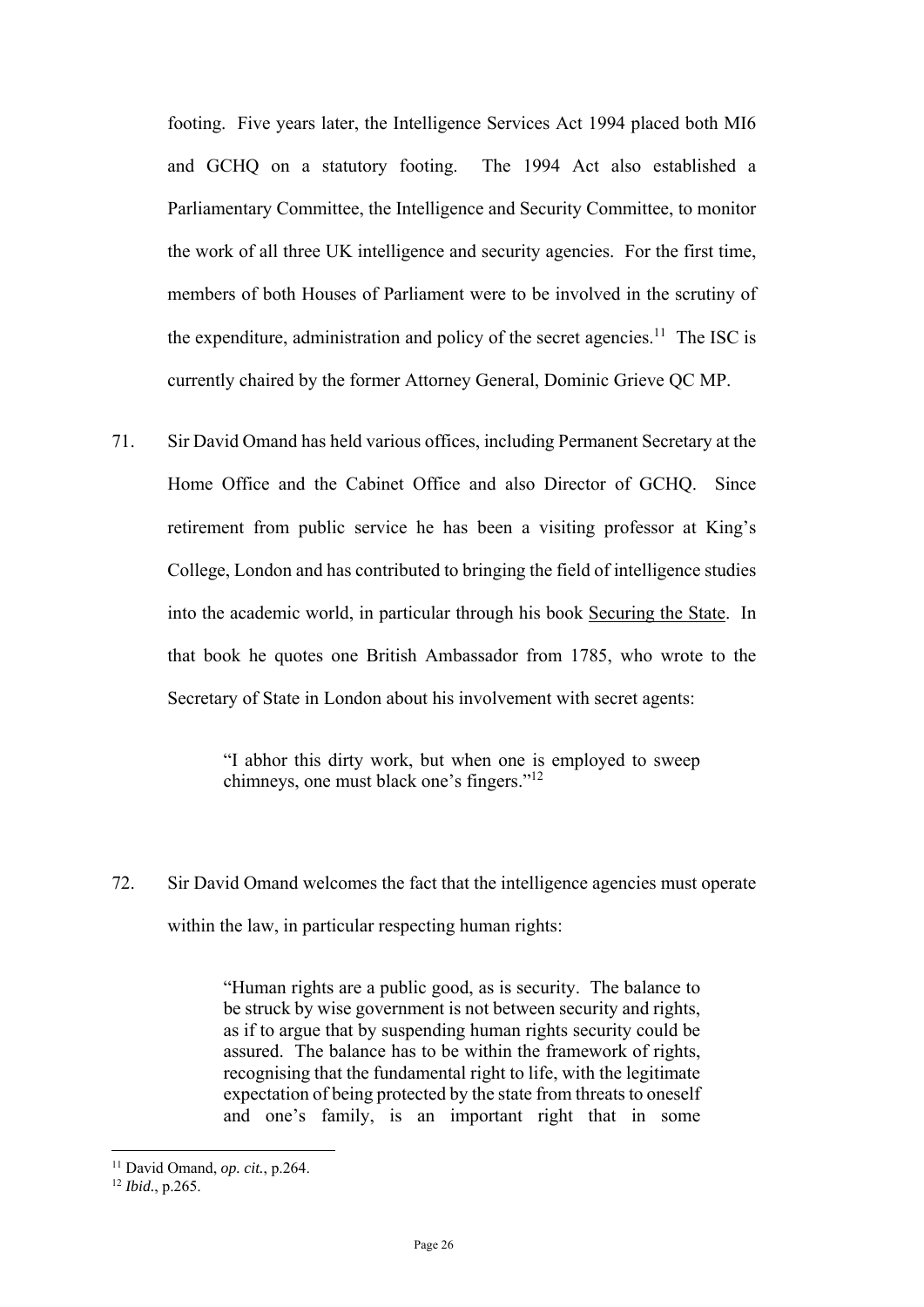terrorist threat … In those circumstances, checks and balances of circumstances must be given more weight than other rights, such as the right to privacy of personal and family life. This is a choice that society is able to make when there is a serious good government should come into play to provide confidence that the balance is a genuine one and that red lines are not being crossed. Remaining within the framework of rights is important, however, not least as a constant reminder that there are rights, such as the right not to suffer torture, which cannot be derogated."13

- 73. The framework of supervision also includes the office of the Investigatory Powers Commissioner, which was created by the Investigatory Powers Act 2016. The first holder of that office is Sir Adrian Fulford, a serving judge of the Court of Appeal. Sir Adrian leads a team of 15 Judicial Commissioners and a larger team of staff; and has a Technical Advisory Panel.<sup>14</sup> The Commissioners have various roles under the 2016 Act, including the grant of judicial warrants where the Act requires them in addition to warrants issued by the Secretary of State for various investigatory practices. The Commissioners' duties are, however, essentially administrative and their decisions are subject to review by the IPT.
- 74. It can therefore be seen that each of the three branches of the state, Parliament, the executive and the judicial branch, has a role to play in the legal regulation and supervision of the intelligence agencies.
- 75. As Sir David Omand puts it: $15$

"I have argued that intelligence gathering is now a recognised, avowed activity of Government. But there is a need to balance

1

<sup>13</sup> *Ibid.*, p.267.

 $14$  For more detail see the first annual report by the IPC, relating to 2017 (HC 1780).

<sup>15</sup> *Ibid.*, p.285.